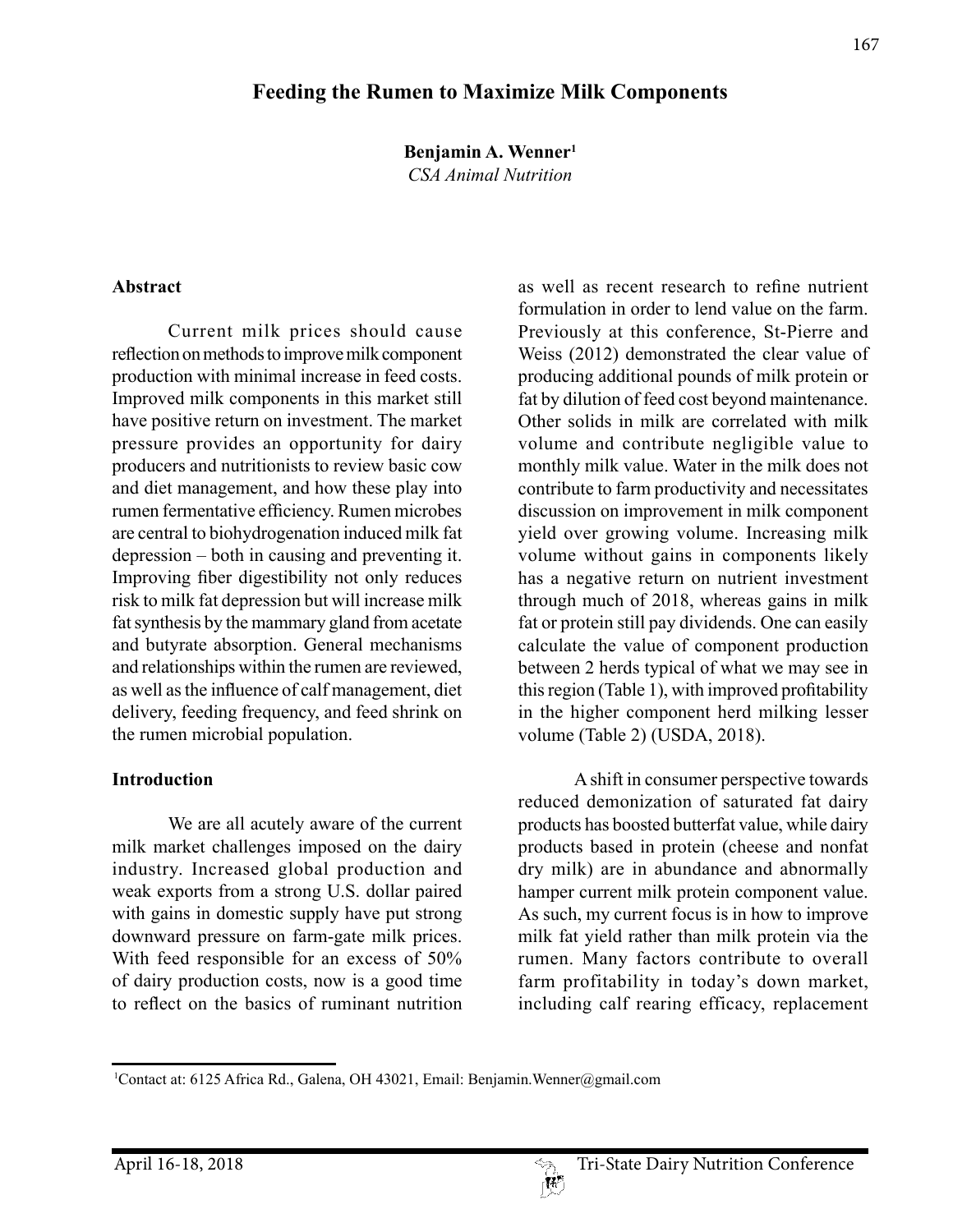heifer development, reproductive efficiency, forage quality, feed ingredient value (nutrient deliverables for purchase price), feed storage shrink, and consistency of total mixed ration (**TMR**) delivered to the cow. Just as all roads "lead to Rome", many of these considerations converge in the rumen and influence the microbial efficiency with which the dairy cow takes feed and converts it to volatile fatty acids (**VFA**) and metabolizable protein (**MP**) that serve as precursors for milk component biosynthesis.

#### **Rumen Contribution to Milk Fat Synthesis**

Milk fat within the mammary gland stems from 2 energy sources: long chain fatty acids (**LCFA**) that are provided from dietary intake of LCFA or mobilization of adipose stores of LCFA and also from rumen-derived acetate and butyrate. In the udder, LCFA and de novo synthesized short and medium chain FA are attached to glycerol to form milk triglycerides (Palmquist, 2006). While butyrate is considered important for gut health and rumen epithelia (Baldwin, 1999; Guilloteau et al., 2010; Laarman et al., 2013), it plays a smaller role in de novo fatty acid synthesis – estimated around 8% of VFA (Palmquist, 2006). This leaves the bulk of the responsibility for milk fat synthesis to acetate which is traditionally associated with fiber digestion in the rumen (Murphy et al., 1982) and recently demonstrated to directly increase milk fat synthesis (Urritia and Harvatine, 2017). In diets with low forage, variability in VFA composition can account for a large proportion of variation in milk composition (Sutton, 1989). Thus, while there are diverse pathways for substrate fermentation and conversion in the rumen, it is logical that improved fiber digestibility is a substantial target to increase milk fat yield.

What makes ruminants unique is their capacity to consume human indigestible cellulose- and hemicellulose-based forages and through rumen microbial symbiosis generate VFA as a primary energy source for the ruminant. The rumen is essentially a giant fermentation vat where the nutrients consumed by the cow are broken down at varying rates influenced by intake levels, chewing patterns, rumen buffering, microbial populations, and chemical structures. Unsaturated fatty acids have toxicity towards rumen microbes and highly degradable carbohydrates can lead to rapid fermentation and quickly increase acidity in the rumen. We have learned that some unsaturated fatty acids are more toxic to microbes than others. There is a hierarchy of microbes who biohydrogenate unsaturated fatty acids to whatever saturation level removes the risk of toxicity for that particular species (Jenkins et al., 2008). As fatty acids are biohydrogenated down particular pathways, the process can bottleneck if biohydrogenation specialist bacteria become inhibited by rumen conditions or if supply of unsaturated fatty acids exceeds these species's capacity to biohydogenate (Jenkins et al., 2008). Specific biohydrogenation intermediates have been identified as key indicators of milk fat depression, with trans-10, cis-12 C18:2 conjugated linoleic acid (**CLA**) known as a potent inhibitor of milk fat synthesis (Bauman and Griinari, 2003; Urrutia and Harvatine, 2017). Biohydrogenation-induced milk fat depression (**MFD**) should be considered separately from opportunities to increase milk fat synthesis in generally low-producing cows. To better understand the role of the rumen in supporting milk fat production, we must understand a bit about the diversity of the rumen microbiome.

### **Diversity Within the Rumen**

The rumen hosts a vast consortium of microbial species in 3 main categories: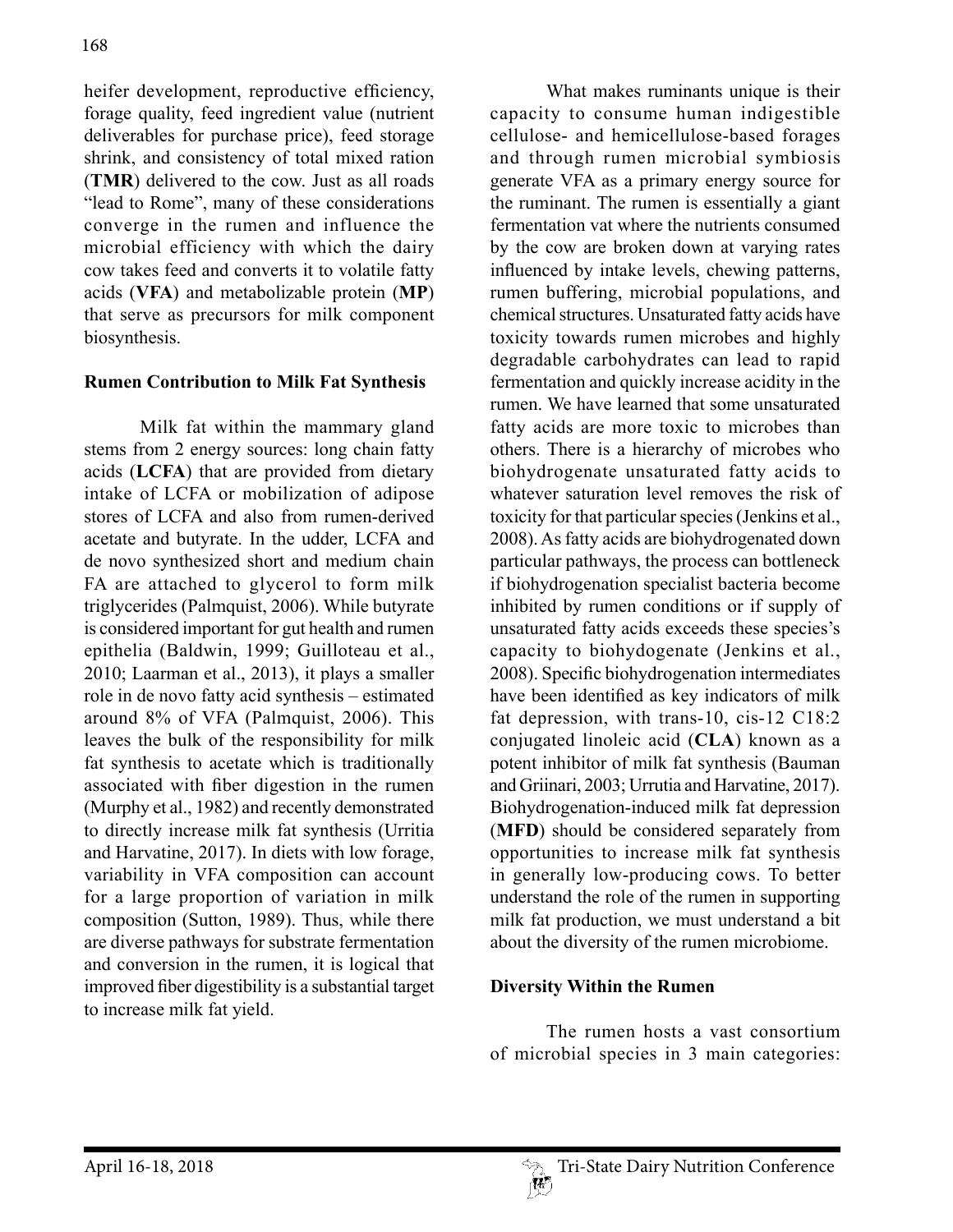bacteria, protozoa, and fungi. Bacteria can be further classified by their function (fiber, starch, protein, and sugar digesters). Most microbes have a competitive niche to fill that justifies their survival, either specializing in a specific substrate or generalizing to permit flexibility between substrates (Hungate, 1966; Dehority, 2003). Culturing rumen microbes is fairly difficult – such that we can put a man on the moon, but 50 years later, we still have limited knowledge of the roles of many species within a cow's stomach. Cultured bacterial species to date represent less than 7% of the genetic sequences recovered in the rumen, indicating the potential for several thousand uncharacterized species in the rumen (Kim et al., 2011). What we do know is that **diet** is the primary determinant of rumen microbial populations more than host species, with 30 top microbial groups represented in 90% of species across the globe (Henderson et al., 2015).

Generally speaking, cellulolytic bacteria are gram-positive and either mediate attachment to fiber or adhere purely based on local cation concentration (Dehority, 2003). Bacteria transition among fiber particles, first inoculating and then multiplying enzymatic degradation of fiber within the rumen. The gap between first inoculation and full degradation is commonly called "lag phase" and is modeled by *in vitro* lab digestibility assays. Some *Butyrivibrio* species have also been associated with fiber digestion (Dehority, 2003; Hackmann and Firkins, 2015a), as well as credited a key role in the final stage of biohydrogenation (Jenkins et al., 2008). Most cellulolytics are involved in biohydrogenation to some extent. Starch-digesting bacteria might be best exemplified by the infamous *Streptococcus bovis* (Russell, 2002) known for rapid fermentation in unadjusted cattle that leads to a downward spiral in clinical acidosis. Typically, starch digesters ferment readily fermentable substrates more rapidly at a lower

return of growth for substrate digested (i.e., they are less efficient). Starch-fermenting species fit in the balance of an adapted rumen on high starch inclusions for both beef and dairy cattle, but rapid transition away from forage towards a high starch diet shifts the rumen microbiome (Petri et al., 2013). Protein degraders in the rumen are a significant contribution to amino acid breakdown, and the rumen is also full of generalists with agile metabolisms capable of involvement in a buffet of substrates (Russell, 2002).

Rumen protozoa are commonly associated with consumption of bacteria, leading to degradation and deamination, contributing to inefficiencies in microbial utilization of ruminal degradable protein (**RDP**) and the waste of amino acids and peptides (Newbold et al., 2015). Often forgotten is protozoal contribution to rumen buffering and fiber digestibility (Newbold et al., 2015) by rapid consumption of starch and subsequent internal sequestration of it as glycogen (Denton et al., 2015), in essence pulling it from circulation and preventing rapid declines in rumen pH by opportunistic starch digesters, such as *S. bovis*. Protozoa are sensitive to pH (Dehority, 2005) and migrate the rumen in search of nutrients (Dehority, 2003); *in vitro*  work has shown protozoa align cell division in response to feeding patterns (Sylvester et al., 2009).

Fungi are the most likely to be an underappreciated species in the rumen microbiome, mostly because they have been least studied. Rumen fungi have complex cellulolytic machinery akin to protozoa, and once embedded in lignified fiber, they can fracture it apart (Russell, 2002). Fungal digestive action on fiber that is resistant to degradation opens up surface area for cellulolytic bacteria, but it is a thankless task; bacteria release antifungal secretions (Russell, 2002). Fungi have

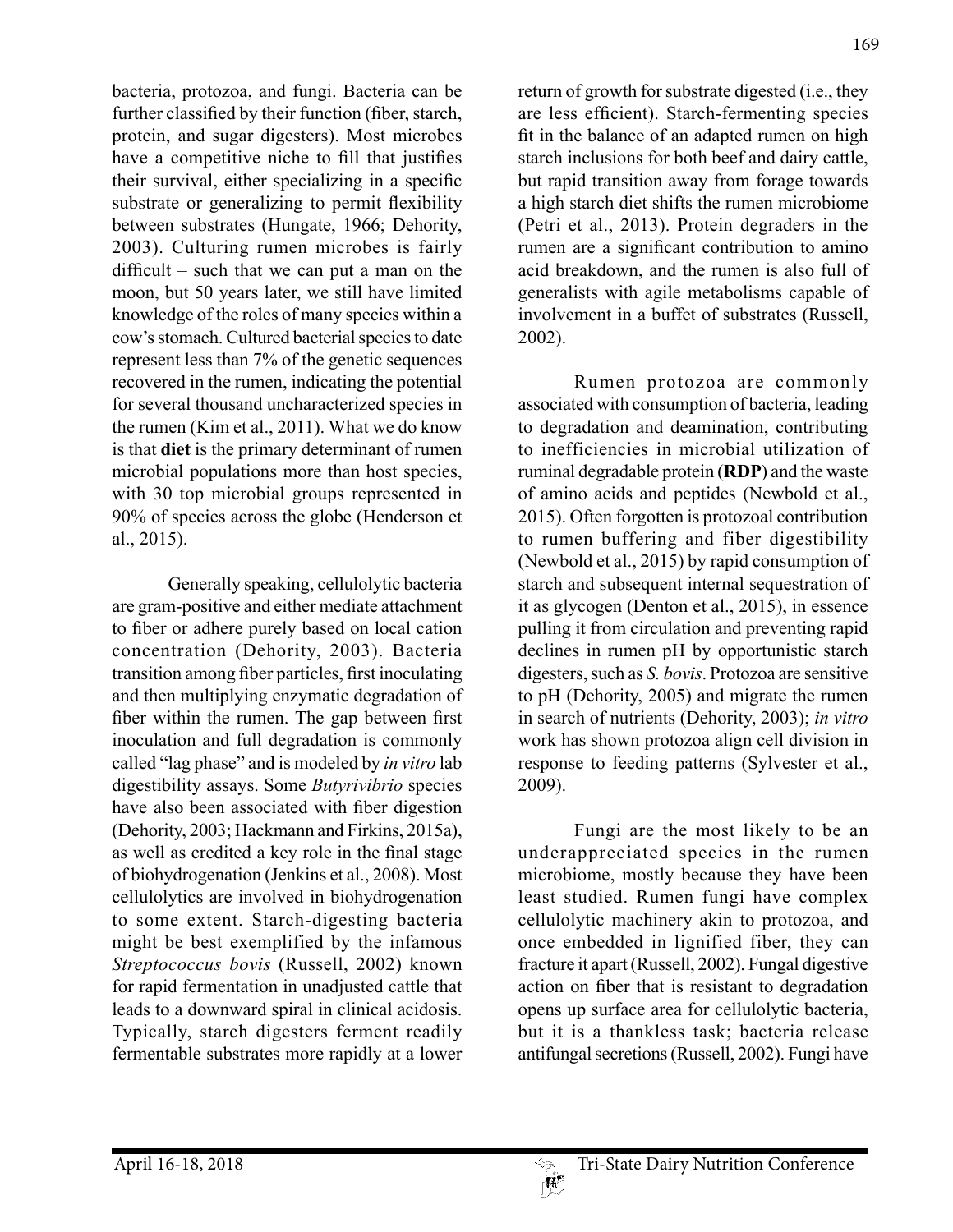been implicated in biohydrogenation within the rumen, but their rate is such that they are likely a minor player (Nam and Garnsworthy, 2007).

### **Nutrient Contribution of Rumen Microbes**

With the advent of bypass protein feed ingredients and rumen-protected amino acids (**AA**) inspired by limiting AA supplementation success of non-ruminant feeding operations, less attention has been paid to the value of microbial protein to the ruminant. Yet, commercial models in the industry still attribute microbial protein contribution to MP to be approximately 45 to 55% in a typical lactating diet (Sok et al., 2017). Rumen bacteria and protozoa have differential amino acid concentrations, with protozoa possessing 45% more lysine and 17% more isoleucine (Sok et al., 2017). However, protozoal contribution to total microbial biomass is in doubt and certainly does not approach early estimates of 50% (Fessenden, 2016; Wenner et al., 2017). Particle-associated bacteria also appear to differ in AA composition compared with fluid-associated bacteria, with 7% more leucine, 8% more phenylalanine, and 6% less threonine (Sok et al., 2017). Dry matter intake drives microbial protein production because increased passage rates force microbes to grow faster and greater microbial growth rates increase microbial protein outflow to the omasum (Dijkstra et al., 1998; Firkins et al., 2007). Small increases in microbial outflow in a lactating dairy cow can have significant effects on downstream AA supply (Table 3). For example, based on an estimated microbial N daily flow of 325 g (Hristov, 2007), an increase of only 3% microbial N flow to the duodenum would increase lysine flow by 5  $g/day - an$ equivalent savings of \$0.08/cow/day in synthetic lysine supplementation.

Rumen microbes also contribute fatty acids to the ruminant. Bacteria range from 5 to

15% fatty acids on a DM basis (Vlaeminck et al., 2006a), and fatty acids are primarily associated with microbial membranes. Vlaeminck et al. (2006b) demonstrated large shifts in fatty acid composition of rumen bacteria when fed decreasing quantity of forage in the diet, but the primary 2 fatty acids, palmitic and stearic, remained fairly constant. Stearic acid is the primary fatty acid in bacteria, while protozoa more heavily favor palmitic (Harfoot and Hazlewood, 1997). Because microbial lipid composition is largely influenced by dietary conditions and cellulolytics have characteristic odd-chain fatty acids compared to non-cellulolytic bacteria, microbial-specific fatty acids that are incorporated into milk triglycerides can be an effective indicator of rumen fiber digesting activity with a detailed milk fatty acid analysis (Fievez et al., 2012). Ruminal contributions of both AA and fatty acids to ruminant absorption can be significant and are typically attained at much smaller cost than a purchased supplement. Thus, it is apparent that maximizing rumen microbial growth adds value to a dairy producer's bottom line.

#### **Microbial Response to pH**

Protozoa are most notoriously sensitive to rumen pH; protozoal viability declined sharply in vitro when culture pH was allowed to drop below 5.6 (Dehority, 2005). Rumen cellulolytics can also be generalized as pH sensitive, both decreased in cell quantities by low pH (Petri et al., 2013) and also decreased in cellulolytic activity with pH dropping below optimum levels for attachment, cellulase function, and cell growth (Russell, 2002). Declining pH has lesser effects on cellulolytic cell numbers but decreases fiber digestibility until pH returns to more desirable levels (Russell, 2002), where fiber digestibility has been shown to compensate for periods of low pH (Calsamiglia et al., 2002; Cerrato-Sanchez et al., 2008; Wenner et al.,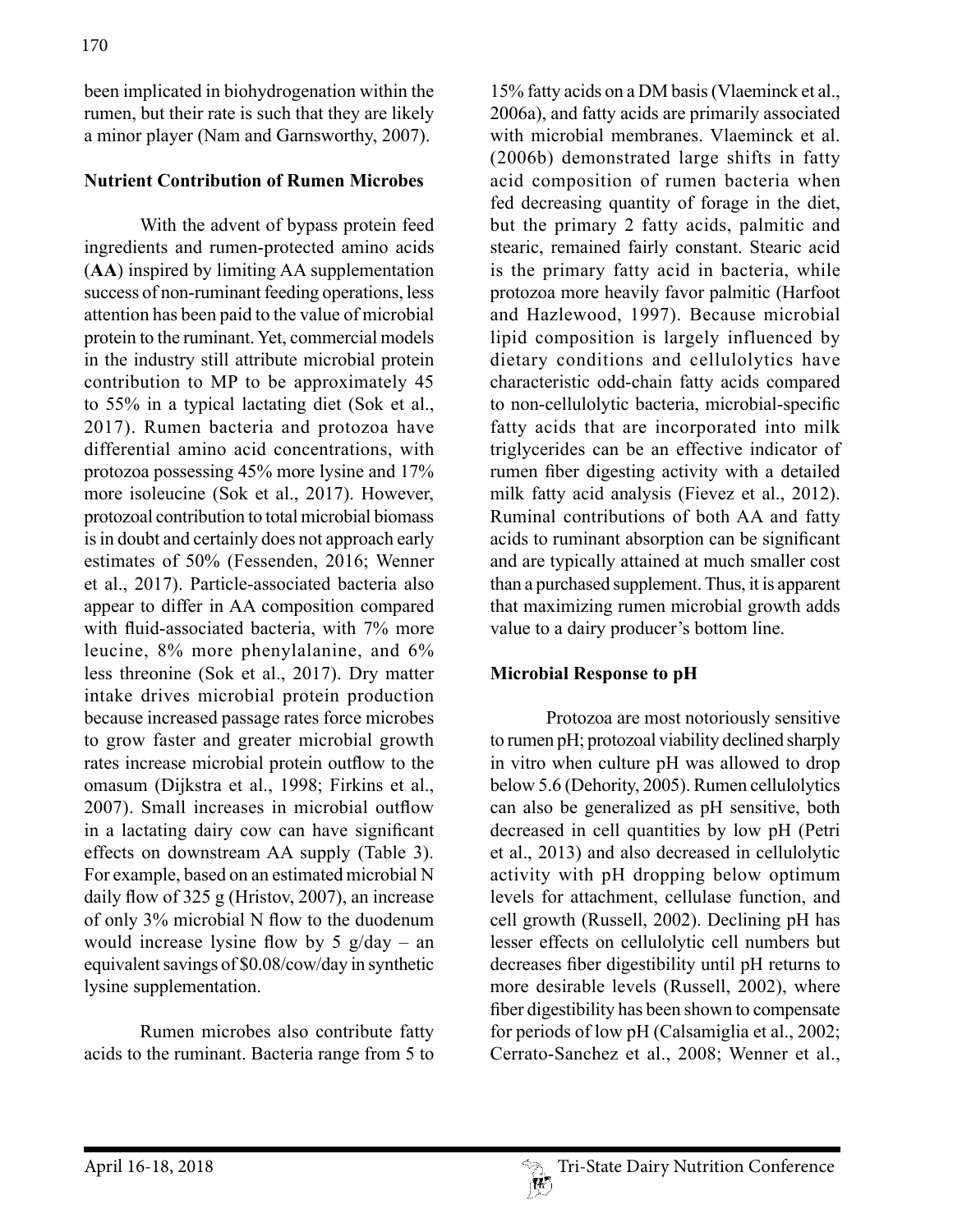2017). If pH remains too low, then digestibility will suffer (Calsamiglia et al., 2002; Cerrato-Sanchez et al., 2008) as microbial populations are shifted (Fuentes et al., 2009).

Diet plays a role in pH decline and microbial shifts due to introduction of rapidly fermentable carbohydrates and/or lack of effective fiber. Lowering pH independent of diet will shift microbial fermentation activity (Calsamiglia et al., 2009; Fuentes et al., 2009), but recovery of pH to optimal cellulolytic conditions will encourage compensatory fermentation (Wenner et al., 2017) (Figure 1). Animal intake behavior and ruminal pH must be interrelated as cows with reversed rumen contents will revert to previous populations just weeks after a complete ruminal exchange (Weimer et al., 2010), and the effect of SARAinduction can be temporary if the insult is removed (Plazier et al., 2017). As rumen pH declines by any variety of dietary imbalances on the farm, cellulolytic species are inhibited in the process. These cellulolytic species inhibited by low pH or inconsistent pH are the same cellulolytic species implicated in complete biohydrogenation, and their inhibition limits ruminal biohydrogenation capability (Fievez et al., 2012). Loss of function can bottleneck biohydrogenation intermediates and increase the likelihood of omasal flow for undesirable unsaturated fatty acids, such as trans-10, cis-12 CLA (Jenkins et al, 2008). Microbial growth will also be limited by lower rumen pH and outflow of microbial MP could also be lowered.

### **Unfavorable Biohydrogenation Risk Factors**

Trans-10, cis-12 linoleic acid is known to be a strong inhibitor of milk fat synthesis in the mammary gland and just 10 g/day passing to the small intestine triggered milk fat depression of 23% (Urritia and Harvatine, 2017). There is typically no shortage of unsaturated fatty acids in corn- and corn silage-based diets (Baldin et al., 2018), but unsaturated fatty acid load in the rumen (**RUFAL**) merely provides the opportunity for MFD. Additional risk factors make cows more susceptible to incomplete biohydrogenation whether it be slug feeding depressing rumen pH, rapid starch fermentation, imbalance of carbohydrate and N pools and degradation rates, transition cow disruptions, or reduced intake of effective neutral detergent fiber (**NDF**). Knowing the fatty acid composition of feedstuffs can improve your understanding of how much unsaturated fatty acid risk you've provided in your diet. Prevention of rapid starch fermentation or slug feeding responsible for sharp declines in pH helps protect cellulolytics responsible for supporting biohydrogenation. Animals that are adapted to more highly fermentable diets may be more likely to absorb VFA from the rumen more efficiently and decrease acid load of the rumen (Bannink et al., 2008). Lastly, feed additives that disturb the rumen ecosystem may provide immediate gains in milk volume under most conditions but also leave less margin for error in a feeding program. Care should be taken to limit cumulative risk for fat depression by keeping an eye on the combination of rumen pH, unsaturated fatty acid load, and destabilization of the rumen ecosystem.

### **Improving Fiber Digestibility Through Management**

Fiber digestibility is not only important in limiting MFD risk, but improved fiber digestibility translates well to greater milk fat concentration and improved overall diet fermentability provides an additional energy boost that can help improve milk fat yield. Improving diet fermentability provides additional energy for milk synthesis, including VFA for *de novo* fatty acid synthesis. Rather than debate

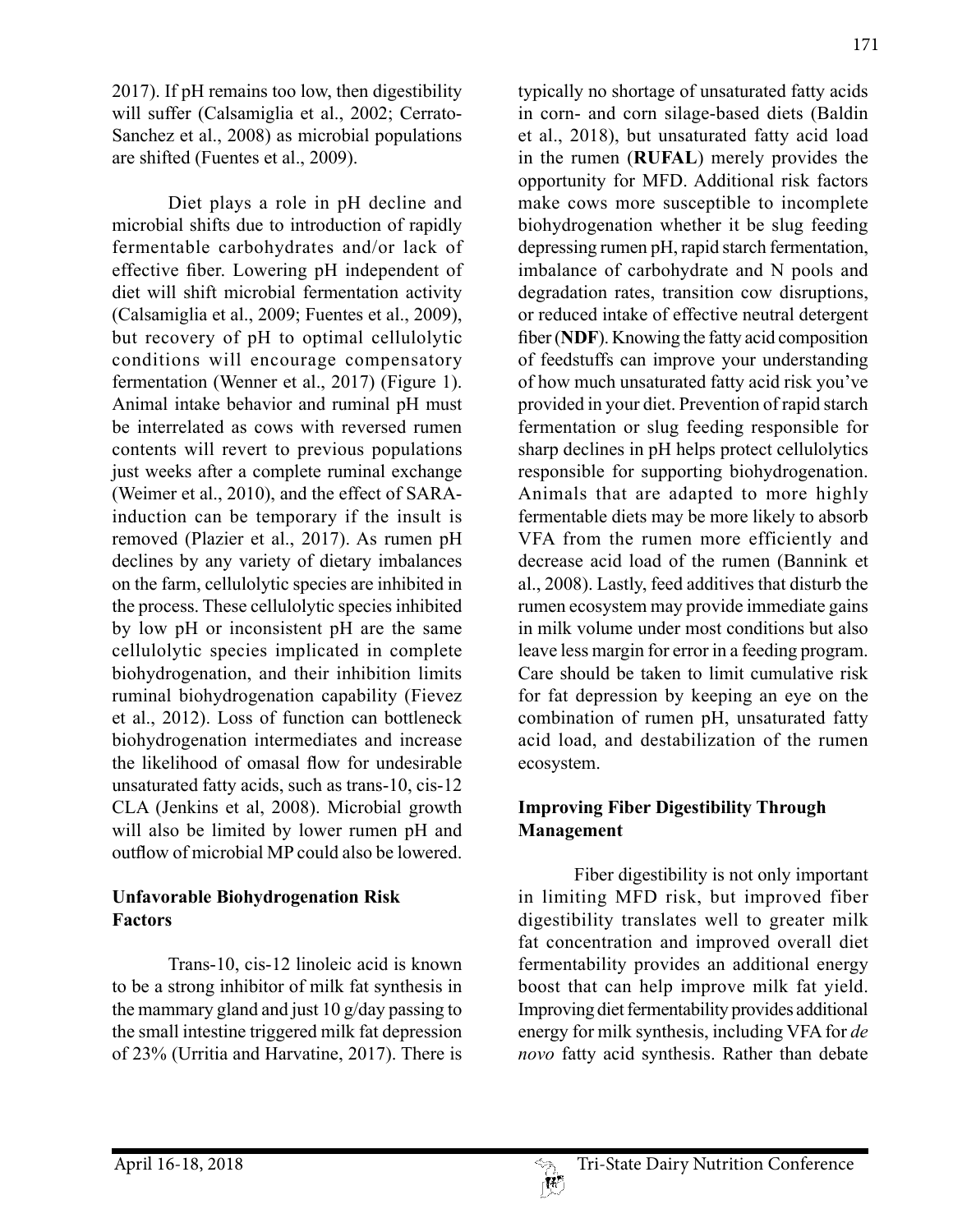which pricey feed additives should be used to boost milk production, my preference is to focus on feed management issues that contribute to ruminal stability and maximized digestibility rather than pricey alternatives that can have situational efficacy. Primary areas of opportunity to evaluate at this time include calf growth/heifer development, feed ingredient quality, TMR delivery, shrink, and feed additives. All of these can support a healthy, consistent rumen.

### *Calves and heifers*

Too many farms still operate on the "no news is good news" plan when it comes to raising calves, but these animals are the investment in your operation's future 2 years down the road. The high producing cows you want when the milk prices turn around are being born in your barn today, and now is a perfect time to re-evaluate your calf program to capitalize on any management opportunities. While there is debate on how much milk replacer to provide calves, there is certainly a lot of data to support the concept that pre-weaning gain translates to first lactation milk (Van Amburgh, 2017) and faster maturing heifers with a more economical age at first calving (St-Pierre, 2002). Increased stress during weaning can erase gain so attention should be paid to transitioning calves and limiting lost time on feed. Calves generally learn more quickly if housed together pre-weaning and are more likely to return to feed postweaning if previously raised in a larger social group (De Paula Veira et al., 2010; Gaillard et al., 2014) or led by example from older calves (De Paula Veira et al., 2012). Getting calves onto starter early is critical for rumen development (Laarman et al., 2012) and exposure to some long-stemmed forage also adds value (Khan et al., 2011). Early rumen microbial populations are diverse in calves and likely susceptible to volatility but develop into a core microbiome by adulthood (Jami et al., 2013). Learned

intake patterns may also translate to feeding behavior in mature cows (Miller-Cushon amd DeVroes, 2016). Care in the development of calves improves rumen function and leads to easy-transitioning, early-maturing heifers with strong lifetime potential.

# *Feed ingredient quality*

Given the high degree of variability in the market for some feed ingredients, there is money to be saved or wasted on ingredient sampling. If you're spending money on feed sampling, you surely want to spend enough money to get details that you have a high degree of confidence in – starting with the quality of samples taken at the farm in the first place. True feed variability (St-Pierre and Weiss, 2015) and the value in paying for detailed analysis can best be illustrated by looking at blood meal. Valued for high bypass protein values (CP can exceed 100%) and high metabolizable lysine and histidine, blood meal prices have ranged from \$600 to \$1200/ton in the past calendar year and consistently vary \$300/ton across suppliers within any one week. Despite nearly a decade of knowing how variable the market can be (Boucher et al., 2011), we often ignore the importance of ingredient testing. Figure 2 illustrates the distribution of a group of blood meals analyzed in 2017. In panel A, the CP is seen to be fairly consistent and lysine as percent of CP would be similar if represented alongside. However, when subjected to the Ross assay for unavailable N (Ross, 2013), a discrepancy arises where the distribution of blood begins to widen first for RUP (%CP basis, panel B) and then for dRUP (%DM basis, panel C). If charted for unavailable N (%DM basis, panel D), we can see the actual quantity of protein purchased that is expected to be excreted from the ruminant. Values for unavailable N demonstrate product value excreted and wasted for the producer, averaging 45% and at \$800/ton would be a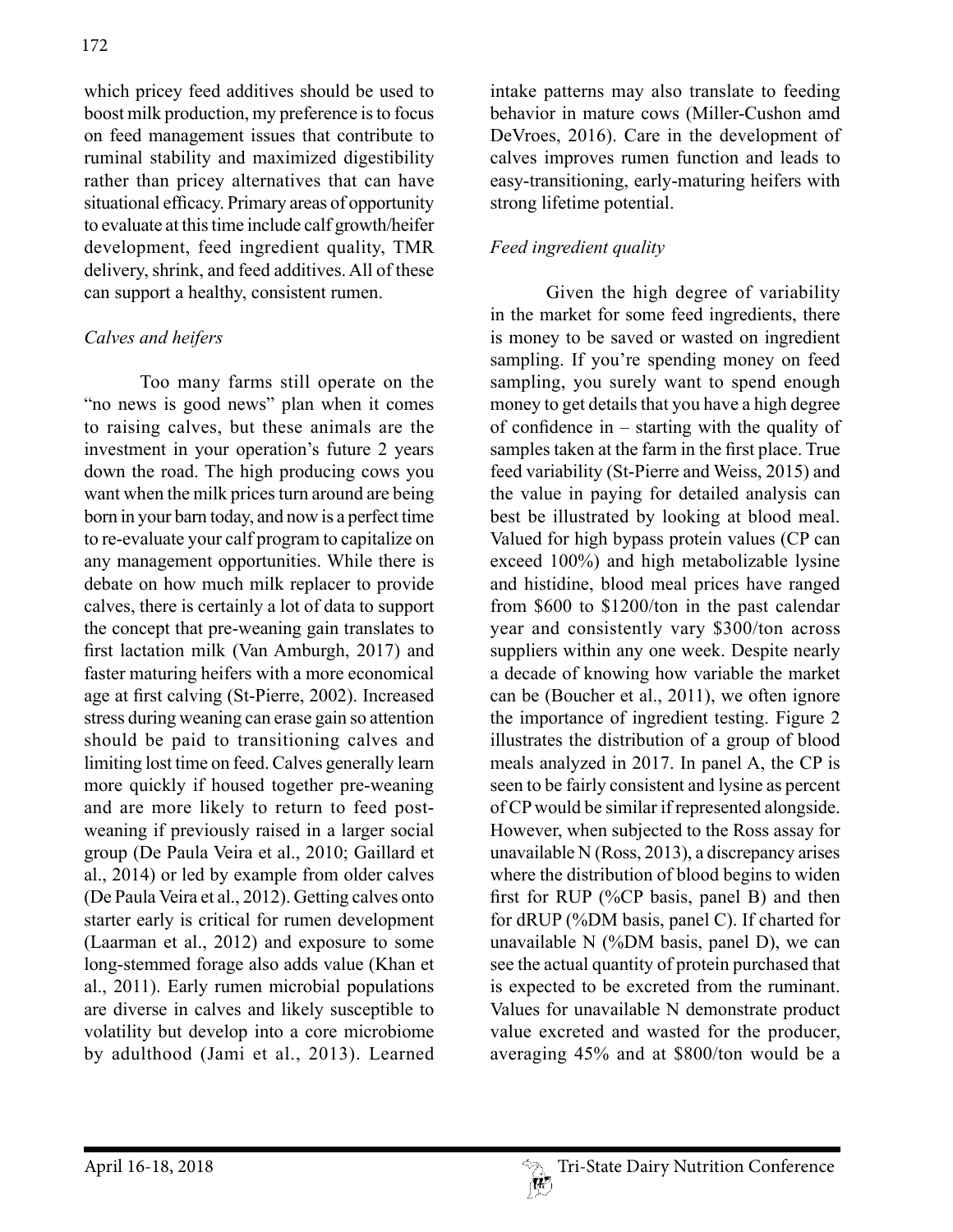loss of \$360/ton to the end user! I would much rather see poor rumen bypass numbers with some product available to rumen microbes than to have cows excreting expensive protein ingredients in the feed.

The quality of feed in a diet also relates to the source of N provided to rumen microbes. For a long time, we've known that cellulolytics respond favorably to rumen ammonia  $(NH_3)$ (Russell, 2002; Dehority, 2003) and so urea supplementation is used as a safety factor to ensure that daily fluctuations in rumen NH<sub>3</sub> concentration never leave microbes starved for N with access to degradable starch. Microbes do not adhere to a sharing policy; if they do not allocate energy into growth, they are more likely to burn the energy in wasteful cycles (Hackmann and Firkins, 2015b). Cellulolytic activity has been increased in vitro where non-NH<sub>3</sub> RDP sources are provided in replacement of some NH<sub>3</sub>, indicating cellulolytics respond favorably to amino acids or peptides in addition to  $NH<sub>3</sub>$  (Gorosito et al., 1985; Atasoglu et al., 2001; Hackmann and Firkins, 2015b). Lowering dietary CP from urea and substituting in higher quality RDP sources should lead to improved fiber digestibility, more rapid growth, and greater stability of the cellulolytic niche in the rumen. Prioritizing RDP and rumen degradable starch over bypass will ensure that you are providing microbes all they need to thrive in the rumen.

### *Attention to TMR delivery details*

A dairy producer may not currently have a lot of cash flow to invest in feed ingredients, but they still have time to invest in the accuracy and efficacy of ration delivery to the herd. Farm walk-throughs must note timing of TMR preparation, thoroughness of delivery to the bunk, weighbacks, frequency of TMR push-ups, degree of TMR sorting, and overcrowding at the bunk. All of these factors relate directly to DMI

173

and rumen pH in a group of cows, affecting fiber and overall TMR digestibility and influencing the milk fat production of that group. Whether or not cows are fed to a slick bunk can also influence rumen pH and diet fermentability. When feeding a ration that simulated ignoring heavy rain events, McBeth et al. (2013) demonstrated that constant ingredient weights (underformulated forage DM) had little effect on milk production or intake over the course of a few weeks when cows were fed *ad libitum*. Collings et al. (2011) demonstrated that cows on a restricted feed diet shifted intake patterns towards slug feeding more so than cows penned at a 200% stocking density measured in bunk space; this slug feeding would negatively impact rumen pH and instigate SARA in a proportion of the pen. Limit fed cows are much more susceptible to large fluctuations in DM within the TMR and feed shortages that lead to time without feed, representing opportunity for rumen bugs to be deficient in either readily degradable starch or ruminal ammonia concentrations.

Some research would indicate an advantage to delivering feed at an alternative time to when cows return from milking (DeVries and Von Keyserlingk, 2005; King et al., 2016) or more than once per day (DeVries et al., 2005; Bannink et al., 2016). What is most important is availability of TMR to cows throughout the day with the least exposure to sorting. Sova et al. (2013) reported that every 2% increase in sorting against longer particles represented a 2.2 lb decrease in milk production, and an improved milk fat yield attributed to stabilized rumen pH with increased fiber intake (DeVries et al., 2008). Unevenness in dietary intake or forage content can lead to larger decreases in pH post-feeding (Allen, 1997), partially due to decreased salivary secretion (Beauchemin et al., 2008). Increasing feeding frequency or push-up of feed to stimulate meal frequency also has the advantage of increasing passage rate in the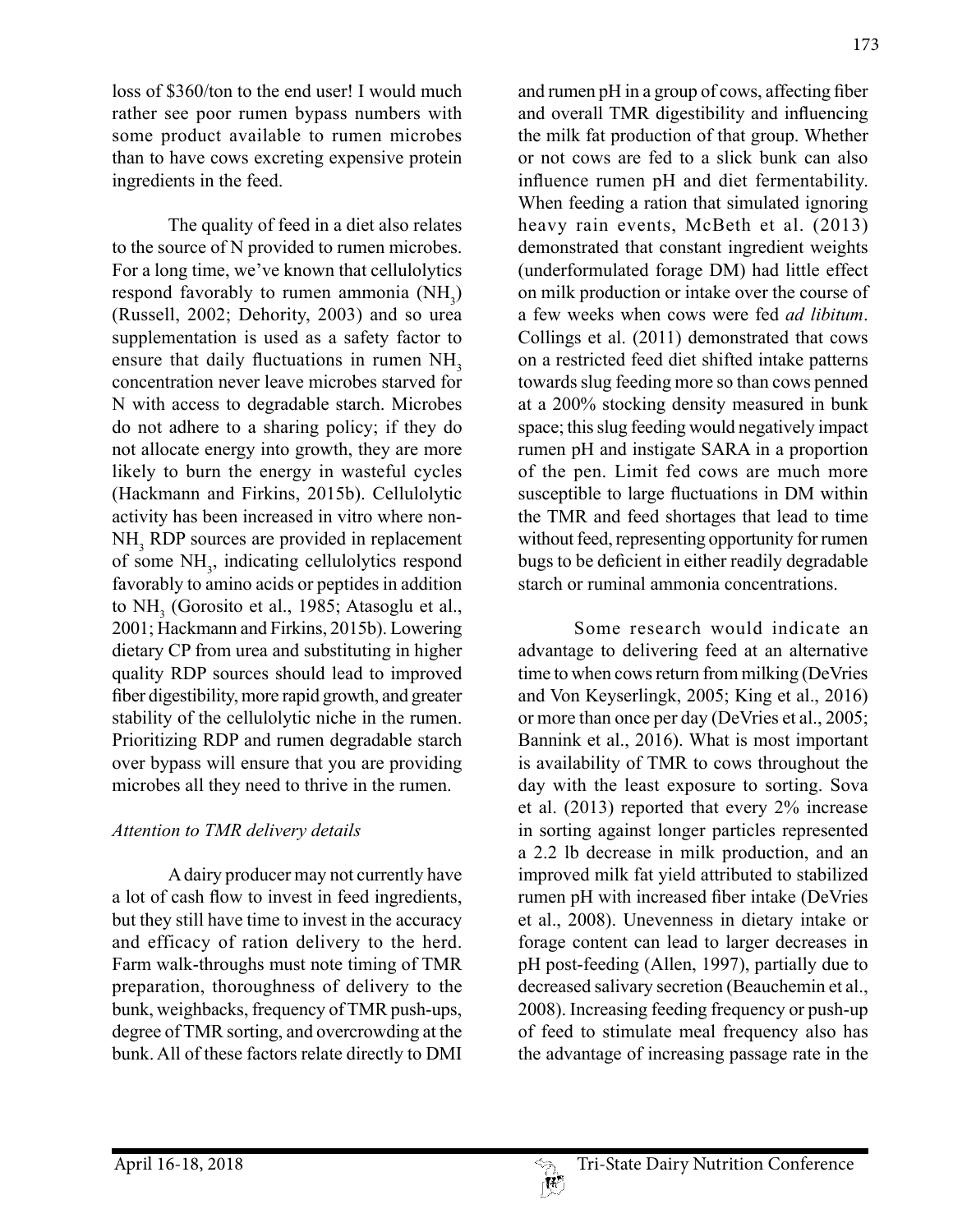rumen and thereby increasing microbial growth efficiency (Le Liboux and Peyraud, 1999) for gains in microbial MP flow to the duodenum. The greatest gains to feed push up may be in the first couple hours post-feeding (Armstrong et al., 2008) when TMR can quickly be eaten out of reach for less dominant cows.

## *Feed shrink's real but unknown cost*

As an industry, feed shrink is nebulous and often avoided because it is difficult to estimate. There is limited research for book values and feed tracking data is painstaking to sort through to determine cost savings estimates. Nevertheless, feed shrink has real cost and with tight margin between feed costs and milk production, now is a good time to explore strategies to decrease shrink loss starting with the most expensive ingredients, either by volume or cost per ton. For example, if a ration costs \$6.00/cow/day and shrink is reduced by just 2%, that equates to a savings of \$0.12/cow/day. It's probably worth taking a look at reducing your shrink before you cut feed additives that may be promoting milk component production. Tracking shrink becomes an issue of scale usage. Diet delivery weights are typically easy to estimate, but without weighbacks to know TMR intake, it is difficult to know how much TMR is left unfed and essentially wasted. Feeding a pen of cows to 3% weighback is much easier if the weights are tracked and a visual reference is established for the feeder; otherwise, you are just pretending to feed to a target DMI and hoping to get lucky often.

Fine particles in mixes are susceptible to loss by the wind, especially in loose storage, and shrink can be increased by 8 to 20% if wind exceeds 15 mph (Harner et al., 2011). Fine particles are also commonly the most expensive. Historical weather for 2018 indicates wind has exceeded 20 mph every week this year. Exposure

to rain can promote spoilage, even in commodity sheds built facing away from typical weather directions (Standaert et al., 1997; Harner et al., 2011). Fine particles, primarily starch and fat, are lost to rodents and birds. A recent paper (Carlson et al., 2018) estimated worst case scenarios of 100 birds/cow could reduce TMR energy concentration by 5%. You would have to be a regular Annie Oakley to continuously reduce pest depredation of TMR and ingredient storage across the farm, but a regimented pest control protocol can prevent populations from getting out of hand. Poor forage packing and covering can increase loss by spoilage and increased linear feed rates beyond 12 cm/day can decrease DM loss by 10% (Ruppel et al., 1995). It is generally better to remove spoilage than to try to feed your way through it; remember, you are trying to provide consistency in the rumen. All of this shrink can contribute to a variation in ration delivered compared to what is formulated, ultimately at the expense of rumen microbes for which you balanced the diet or at a loss of valuable rumen bypass fat or protein expected to deliver nutrients to the cow.

#### *Feed additives and rumen fermentation*

My approach to rations is fairly simplistic; I prefer to focus on high quality feed ingredients at best value purchases rather than a plethora of trendy feed additives. This especially includes the value of digestible forages that provide effective NDF to induce rumination, salivation, and a resilient rumen mat. The physical effectiveness of fiber can be influenced by the degradability of both NDF and starch in a given diet (White et al., 2017). In this paper, I want to avoid recommendations on feed additives but would rather focus giving 2 examples of how feed additives can interact to influence the rumen microbial population. A quick look will reveal the complexity of the rumen environment and how small changes can have large downstream effects.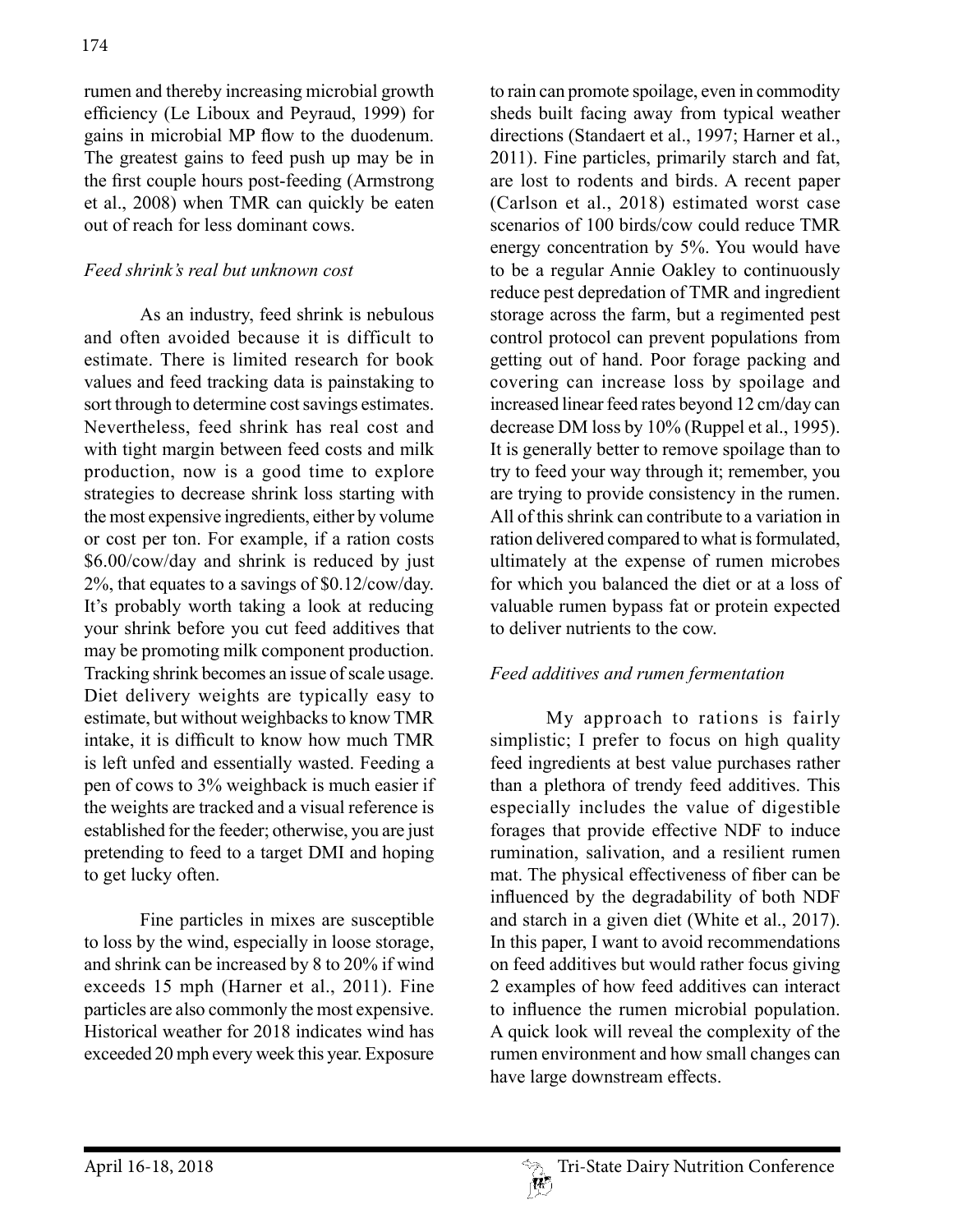Methionine analogs have been commercially available for ruminant diets for several decades. While they come in different forms with varying data on rumen bioavailability (Graulet et al., 2005; Nofstger et al., 2005; Fowler et al., 2015), it is becoming clear that they can have a stimulatory effect on cellulolytic activity (Martin et al., 2013; Fowler et al., 2015) that prevents milk fat depression in acidosis challenge diets (Baldin et al., 2018). It is interesting to note that cellulolytic bacterial numbers do not change (Martin et al., 2013), but their activity appears to increase with supplementation (Fowler et al., 2015). Metabolic activity is positively associated with biohydrogenation activity by cellulolytics (i.e., more biohydrogenation with growth) and it is likely the stimulatory effect of a methionine analog on cellulolytics that helps to limit risk of high producing dairy cows to MFD (Baldin et al., 2015). Further, supplementation with methionine analogs appears to improve microbial N flow (Fowler et al., 2015; Lee et al., 2015). If you think that you have milk fat on the table and want to pursue changes to the diet beyond management considerations, methionine in the rumen to stimulate fiber digestion might be a good place to look.

Mineral sources can also have complex interactions in the rumen. Copper, specifically, can be inhibitory to cellulolytics in the rumen (Martinez and Church, 1970). Recently, mineral source was found to have an effect on fiber digestibility *in vivo*, with greater effect in a forage fiber diet than a byproduct fiber diet (Faulkner and Weiss, 2017). Mineral sources can also affect microbial populations downstream in hindgut fermentation (Faulkner et al., 2017), potentially changing fecal excretion of bacteria that could be implicated in hoof infections plaguing the dairy industy (Klitgaard et al., 2014; Faulkner et al., 2017). Magnesium source was also recently shown to interact



with monensin in lactating dairy cows on NDF digestibility (Tebbe et al., 2018), possibly because of the countering stimulatory effects of available magnesium on NDF digestibility versus monensin's activity against gram-positive cellulolytics. We still understand very little about the interactive effects of minerals within the rumen on microbial activity, and it is best to remember for now that choices may have consequences.

#### **Summary**

The current milk market is challenging but provides us the motivation to clean up inefficiencies on the farm for cost savings. Milk fat production still provides value to the farm and can be boosted with the following strategies: 1) limiting risk for induced milk fat depression via biohydrogenation intermediates, and 2) improving fiber digestibility in the rumen. The rumen is a complex place with many interactions between microbes, the diet, and cow feeding behavior. While many feed additives promise improved milk fat production, proper diet management and TMR delivery will promote DMI and ruminal stability from weaned calves through multiparous high cows. Management practices can have a high return on investment during a time when producers would like to keep feed costs low. Proper TMR delivery, continual access to unsorted TMR, and diets balanced for N responses of cellulolytic microbes afford producers the opportunity to capitalize on greater stability in rumen pH, passage rate, and fermentable carbohydrate fractions. Attention to detail is practically free and has more value now than ever.

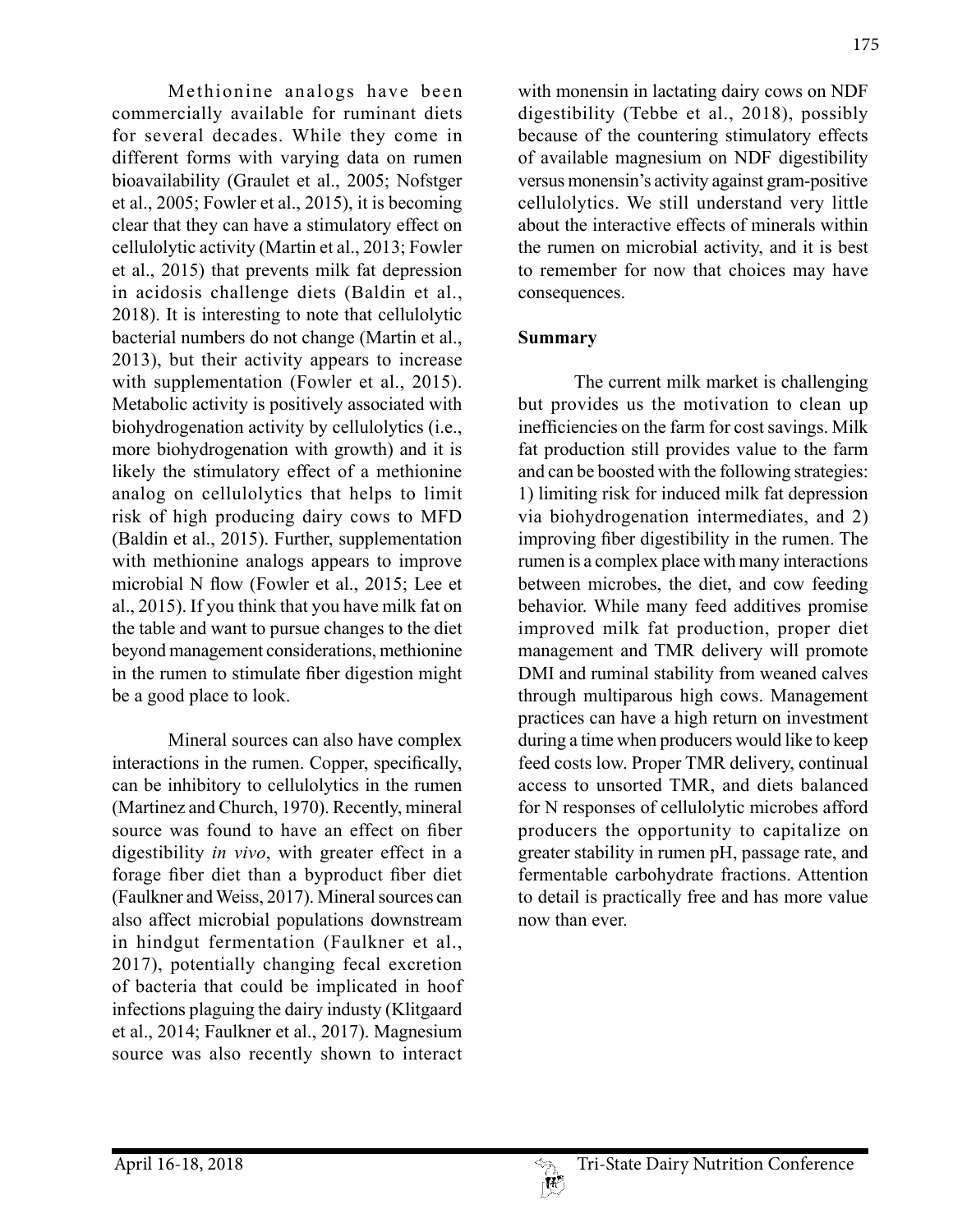# **References**

Allen, M.S., 1997. Relationship between fermentation acid production in the rumen and the requirement for physically effective fiber. J. Dairy Sci. 80:1447-1462.

Armstrong, D.V., T.R. Bilby, V. Wuthironarith, W. Sathonghon, and S. Rungruang. 2008. Effect of different feed push-up schedule on milk production, feed intake and behavior in Holstein dairy cows. J. Dairy Sci. 91(E.Suppl.1):253.

Atasoglu, C., C.J. Newbold, and R.J. Wallace. 2001. Incorporation of [15N] ammonia by the cellulolytic ruminal bacteria *Fibrobacter succinogenes BL2*, *Ruminococcus albus SY3*,and *Ruminococcus flavefaciens 17*. Appl. Env. Micro. 67:2819-2822.

Baldin, M., Y. Ying, Y. Fan, G. Roth, D.P. Casper, and K.J. Harvatine. 2018. Characterization of linoleic acid (C18:2) concentration in commercial corn silage and grain hybrids. J. Dairy Sci. 101:222–232.

Baldin, M., G.I. Zanton, and K.J. Harvatine. 2018. Effect of 2-hydroxy-4-(methylthio)butanoate (HMTBa) on risk of biohydrogenation-induced milk fat depression. J. Dairy Sci. 101:376–385.

Baldwin, R.L. 1999. The proliferative actions of insulin, insulin-like growth factor-I, epidermal growth factor, butyrate and propionate on ruminal epithelial cells in vitro. Small Ruminant Res. 32(3):261-268.

Bannink, A., J. France, S. Lopez, W.J.J. Gerrits, E. Kebreab, S. Tamminga, and J. Dijkstra. 2008. Modeling the implications of feeding strategy on rumen fermentation and functioning of the rumen wall. Anim. Feed. Sci. Tech. 143:3-26.

Bannink, A., H.J. van Lingen, J.L. Ellis, J. France, and J. Dijkstra. 2016. The contribution of mathematical modeling to understanding dynamic aspects of rumen metabolism. Front. Microbiol. 7:1820.

Bauman, D.E., and J.M. Griinari. 2003. Nutritional regulation of milk fat synthesis. Annu. Rev. Nutr. 23:203-227.

Beauchemin, K.A., L. Eriksen, P. Nørgaard, and L.M. Rode. 2008. Salivary secretion during meals in lactating dairy cattle. J. Dairy Sci. 91:2077-2081.

Boucher, S.E., S. Calsamiglia, C.M. Parsons, M.D. Stern, C.G. Schwab, K.W. Cotanch, J.W. Darrah and J.K. Bernard. 2011. Method evaluation for determining digestibility of rumen undegraded amino acids in blood meal. J. Dairy Sci. 94:388(E Suppl.1).

Calsamiglia, S., P.W. Cardozo, A. Ferret, and A. Bach. 2009. Changes in rumen microbial fermentation are due to a combined effect of type of diet and pH. J. Anim. Sci. 86:702–711.

Calsamiglia, S., A. Ferret, and M. Devant. 2002. Effects of pH and pH fluctuations on microbial fermentation and nutrient flow from a dualflow continuous culture system. J. Dairy Sci. 85:574–579.

Carlson, J.C., R.S. Stahl, S.T. DeLiberto, J.J. Wagner, T.E. Engle, R.M. Engeman, C.S. Olson, J.W. Ellis, and S.J. Werner. 2018. Nutritional depletion of total mixed rations by European starlings: Projected effects on dairy cow performance and potential intervention strategies to mitigate damage. J. Dairy Sci. 101:1777-1784.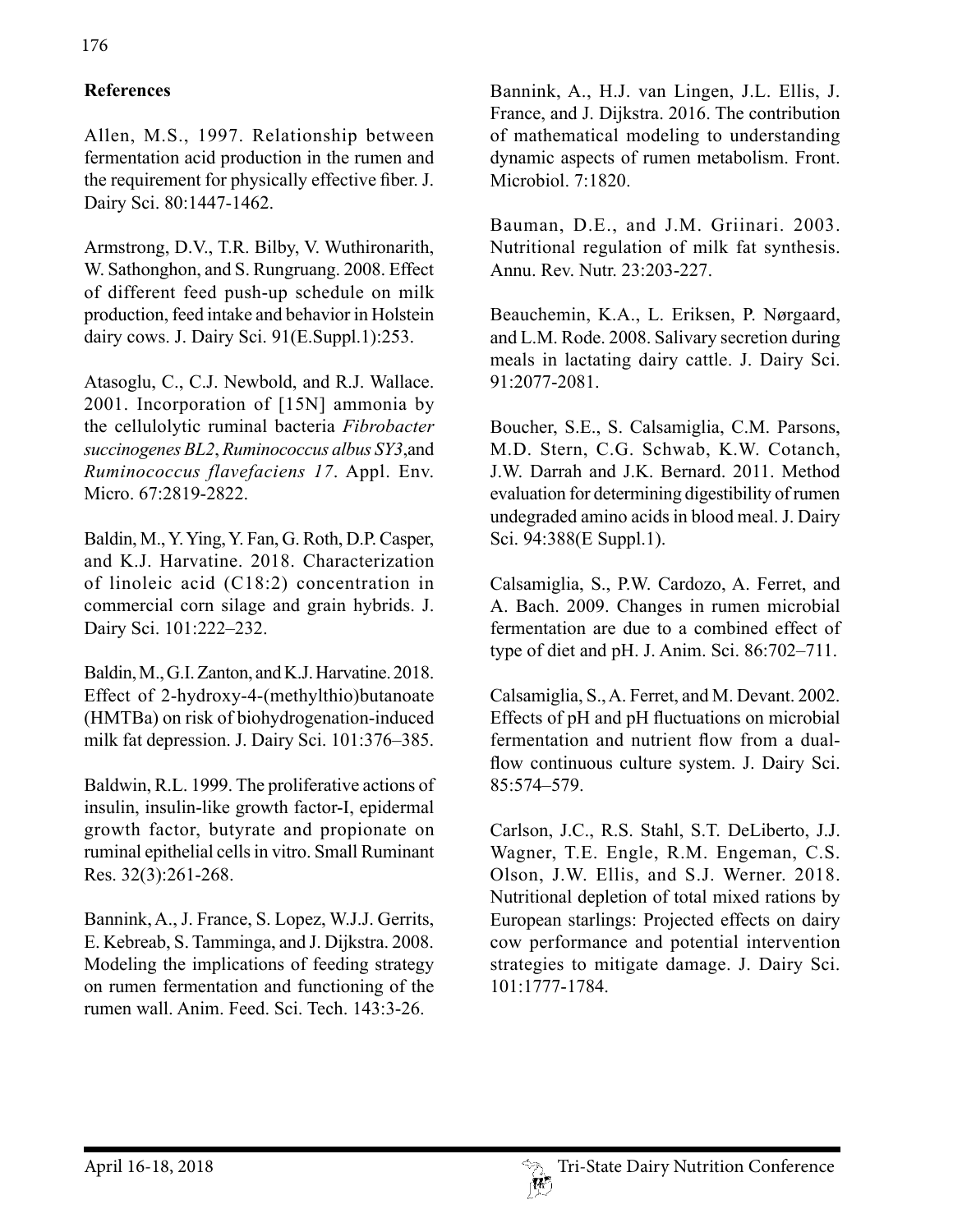Cerrato-Sanchez, M., S. Calsamiglia, and A. Ferret. 2008. Effect of the magnitude of the decrease of rumen pH on rumen fermentation in a dual-flow continuous culture system. J. Anim. Sci. 86:378–383.

Collings, L.K. M., D.M. Weary, N. Chapinal, and M.A.G. Von Keyserlingk. 2011. Temporal feed restriction and overstocking increase competition for feed by dairy cattle. J. Dairy Sci. 94:5480–5486.

De Paula Veira, A., M.A.G. Von Keyserlingk, and D.M. Weary. 2010. Effects of pair versus single housing on performance and behavior of dairy calves before and after weaning from milk. J. Dairy Sci. 93 :3079–3085.

De Paula Veira, A., M.A.G. Von Keyserlingk, and D.M. Weary. 2012. Presence of an older weaned companion influences feeding behavior and improves performance of dairy calves before and after weaning from milk. J. Dairy Sci. 95:3218–3224.

Dehority, B.A. 2003. Rumen microbiology. Nottingham University Press, Nottingham, UK.

Dehority, B. A. 2005. Effect of pH on viability of *Entodinium caudatum*, *Entodinium exiguum*, *Epidinium caudatum*, and *Ophyroscolex purkynjei* in vitro. J. Eukaryot. Microbiol. 52:339–342.

Denton, B.L., L.E. Diese, J.L. Firkins, and T.J. Hackmann. 2015. Accumulation of reserve carbohydrate by rumen protozoa and bacteria in competition for glucose. Appl. Environ. Microbiol. 81:1832–1838.

DeVries, T.J., F. Dohme, and K.A. Beauchemin. 2008. Repeated ruminal acidosis challenges in lactating dairy cows at high and low risk for developing acidosis: Feed sorting. J. Dairy Sci. 91:3958–3967.

DeVries, T.J., and M.A.G. Von Keyserlingk. 2005. Time of feed delivery affects the feeding and lying patterns of dairy cows. J. Dairy Sci. 88:625–631.

DeVries, T.J., M.A.G. Von Keyserlingk, and K.A. Beauchemin. 2005. Frequency of feed delivery affects the behavior of lactating dairy cows. J. Dairy Sci. 88:3553–3562.

Dijkstra, J., J. France, and S. Tamminga. 1998. Quantification of the recycling of microbial nitrogen in the rumen using a mechanistic model of rumen fermentation processes. J. Agric. Sci. 130:81–94.

Faulkner, M.J., and W.P. Weiss. 2017. Effect of source of trace minerals in either forage- or by-product–based diets fed to dairy cows: 1. Production and macronutrient digestibility. J. Dairy Sci. 100:5358–5367.

Faulkner, M.J., B.A. Wenner, L.M. Solden, and W.P. Weiss. 2017. Source of supplemental dietary copper, zinc, and manganese affects fecal microbial relative abundance in lactating dairy cows. J. Dairy Sci. 100:1037–1044.

Fessenden, S.W. 2016. Amino acid supply in dairy cattle. PhD Dissertation. Animal Science Department, Cornell Univ., Ithaca, NY. Available at: https://ecommons.cornell.edu/ handle/1813/45365

Fievez, V., E. Colman, J.M. Castro-Montoya, I. Stefanov, and B. Vlaeminck. 2012. Milk oddand branched-chain fatty acids as biomarkers of rumen function – An update. Anim. Feed. Sci. Tech. 172:51-65.

Firkins, J.L., Z. Yu, M. Morrison, and M. Morrison. 2007. Ruminal nitrogen metabolism: Perspectives for integration of microbiology and nutrition for dairy. J. Dairy Sci. 90(E. Suppl.):E1–E16.

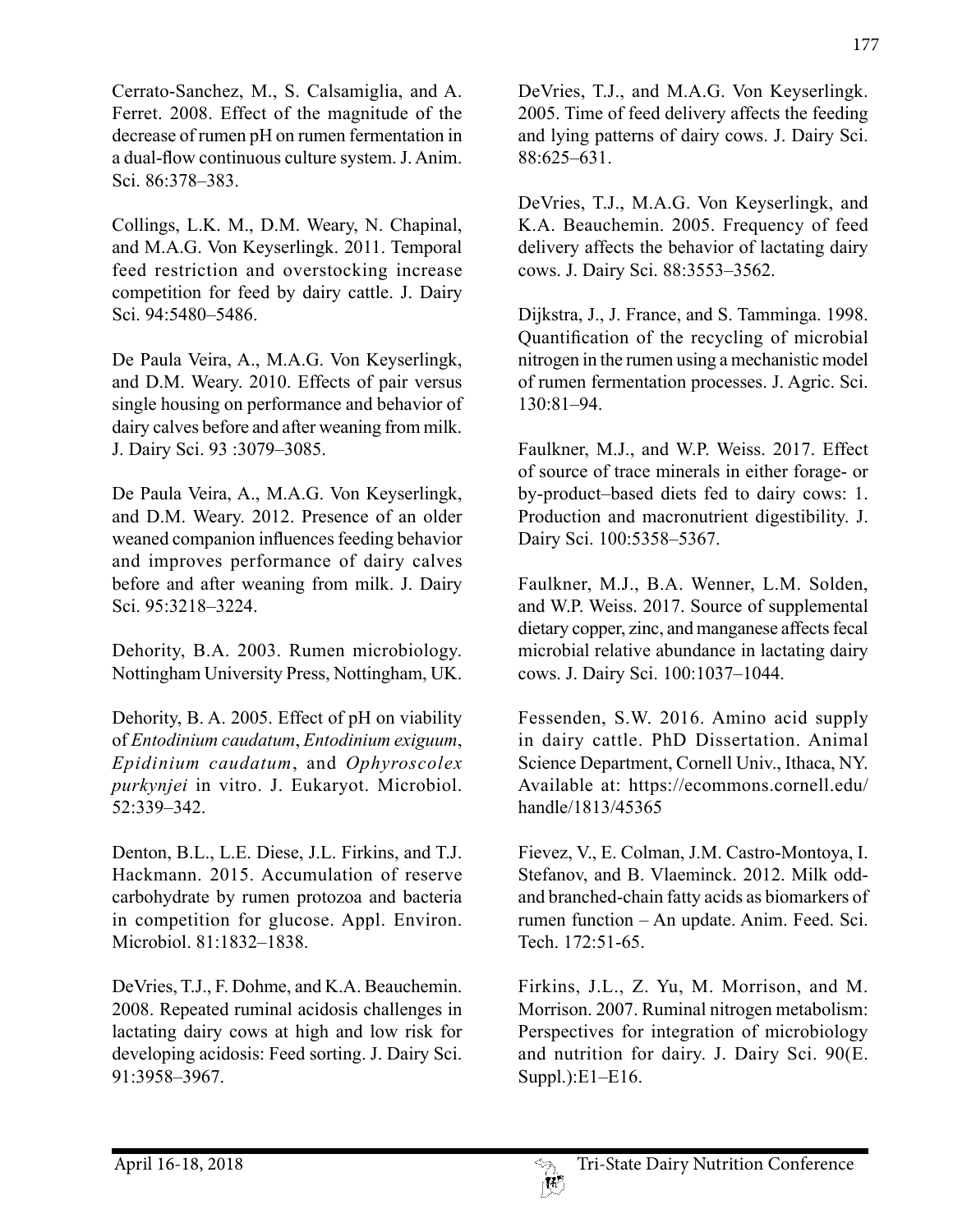Fowler, C.M., J.E. Plank, E. Devillard, B.J. Bequette, and J.L. Firkins. 2015. Assessing the ruminal action of the isopropyl ester of 2-hydroxy-4-(methylthio) butanoic acid in continuous and batch cultures of mixed ruminal microbes. J. Dairy Sci. 98:1167–1177.

Fuentes, M.C., S. Calsamiglia, P.W. Cardozo, and B. Vlaeminck. 2009. Effect of pH and level of concentrate in the diet on the production of biohydrogenation intermediates in a dual-flow continuous culture. J. Dairy Sci. 92:4456-4466.

Gaillard C., R.K. Meagher, M.A.G. von Keyserlingk, and D.M. Weary. 2014. Social housing improves dairy calves' performance in two cognitive tests. PLoS ONE 9(2):e90205.

Gorosito, A.R., J.B. Russell, and P.J. Van Soest. 1985. Effect of carbon-4 and carbon-5 volatile fatty acids on digestion of plant cell wall *in vitro*. J. Dairy Sci. 68:840-847.

Graulet, B., C. Richard, and J.C. Robert. 2005. Methionine availability in plasma of dairy cows supplemented with methionine hydroxy analog isopropyl ester. J. Dairy Sci. 88:3640-3649.

Guilloteau, P., L. Martin, V. Eeckhaut, R. Ducatelle, R. Zabielski, and F. Van Immerseel. 2010. From the gut to the peripheral tissues: The multiple effects of butyrate. Nutr. Res. Rev. 23:366-384.

Hackmann, T.J., and J.L. Firkins. 2015a. Electron transport phosphorylation in rumen butyrivibrios: unprecedented ATP yield for glucose fermentation to butyrate. Front. Microbiol. 6:622.

Hackmann, T.J., and J.L. Firkins. 2015b. Maximizing efficiency of rumen microbial protein production. Front. Microbiol. 6:465.

Harfoot, C.G., and G.P. Hazlewood. 1997. Lipid metabolism in the rumen. Pages 285-322 in The Rumen Microbial Ecosystem. 2nd ed. P. N. Hobson and C. S. Stewart, ed. Blackie Academic & Professional, New York City, New York, USA.

Harner, J.P., J.F. Smith, M.J. Brouk, and B.J. Bradford. 2011. Feed center design. Western Dairy Management Conference Proceedings.

Henderson, G., F. Cox, S. Ganesh, A. Jonker, W. Young, Global Rumen Census Collaborators, and P.H. Janssen. 2015. Rumen microbial community composition varies with diet and host, but a core microbiome is found across a wide geographical range. Scientific Reports 5:14567.

Hristov, A.N. 2007. Comparative characterization of reticular and duodenal digesta and possibilities of estimating microbial outflow from the rumen based on reticular sampling in dairy cows. J. Anim. Sci. 85:2606-2613.

Hungate, R.E. 1966. The rumen and its microbes. Academic Press Inc., New York City, New York, USA.

Jami, E., A. Israel, A. Kotser, and I. Mizrahi. 2013. Exploring the bovine rumen bacterial community from birth to adulthood. Int. Soc. Microb. Ecol. 7:1069-1079.

Jenkins, T.C., R.J. Wallace, P.J. Moate, and E.E. Mosley. 2008. Board invited review: Recent advances in biohydrogenation of unsaturated fatty acids within the rumen microbial ecosystem. J. Anim. Sci. 86:397-412.

King, M.T.M., R.E. Crossley, and T.J. DeVries. 2016. Impact of timing of feed delivery on the behavior and productivity of dairy cows. J. Dairy Sci. 99:1471–1482.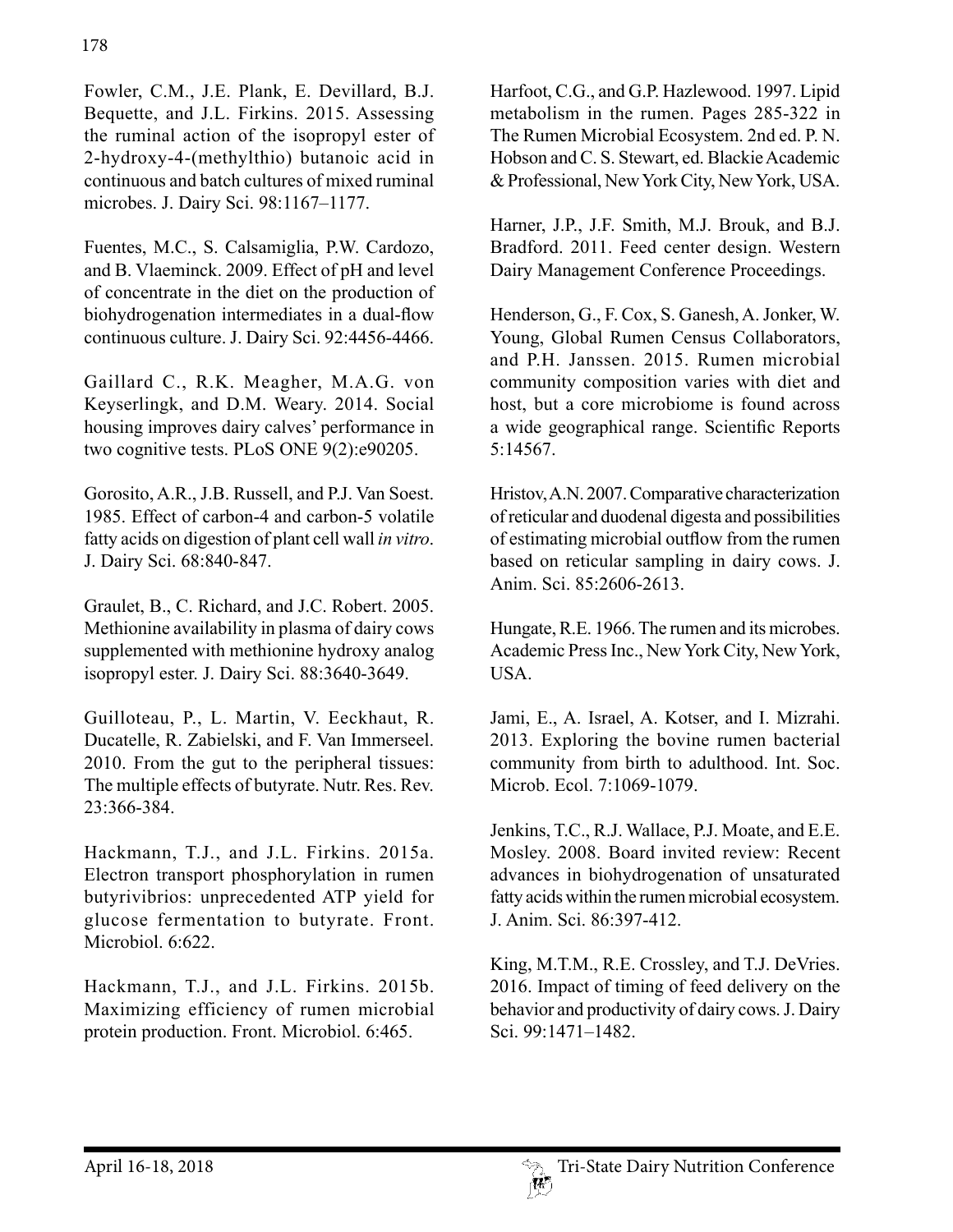Khan, M.A., D.M. Weary, and M.A.G. Von Keyserlingk. 2011. Hay intake improves performance and rumen development of calves fed higher quantities of milk. J. Dairy Sci. 94:3547–3553.

Kim, M., M. Morrison, and Z. Yu. 2011. Status of the phylogenetic diversity census of ruminal microbiomes. FEMS Microbiol. Ecol. 76:49-63.

Klitgaard, K., M.W. Nielsen, H.C. Ingerslev, M. Boye, and T.K. Jensen. 2014. Discovery of bovine digital dermatitis-associated *Treponema*  spp. in the dairy herd environment by a targeted deepsequencing approach. Appl. Environ. Microbiol. 80:4427–4432.

Laarman, A.H., L. Dionissopoulos, O. AlZahal, M.A. Steele, S.L. Greenwood, J.C. Matthews, and B.W. McBride. 2013. Butyrate supplementation affects mRNA abundance of genes involved in glycolysis, oxidative phosphorylation and lipogenesis in the rumen epithelium of Holstein dairy cows. Am. J. Anim. Vet. Sci. 8:239-245.

Laarman, A.H., A.L. Ruiz-Sanchez, T. Sugino, L.L. Guan, and M. Oba. 2012. Effects of feeding a calf starter on molecular adaptations in the ruminal epithelium and liver of Holstein dairy calves. J. Dairy Sci. 95:2585–2594.

Le Liboux, S., and J.L. Peyraud. 1999. Effect of forage particle size and feeding frequency on fermentation patterns and sites and extent of digestion in dairy cows fed mixed diets. Anim. Feed Sci. Tech. 76:297-319.

Lee, C., J. Oh, A.N. Hristov, K. Harvatine, M. Vazquez-Anon, and G.I. Zanton. 2015. Effect of 2-hydroxy-4-methylthio-butanoic acid on ruminal fermentation, bacterial distribution, digestibility, and performance of lactating dairy cows. J. Dairy Sci. 98:1234–1247.

Martin, C., C. Mirande, D.P. Morgavi, E. Forano, E. Devillard, and P. Mosoni. 2013. Methionine analogues HMB and HMBi increase the abundance of cellulolytic bacterial representatives in the rumen of cattle with no direct effects on fibre degradation. Anim. Feed Sci. Tech. 182:16-24.

Martinez, A., and D.C. Church. 1970. Effect of various mineral elements on in vitro rumen cellulose digestion. J. Anim. Sci. 31:982-990.

McBeth, L.R., N.R. St-Pierre, D.E. Shoemaker, and W.P. Weiss. 2013. Effects of transient changes in silage dry matter concentration on lactating dairy cows. J. Dairy Sci. 96:3924–3935.

Miller-Cushon, E.K., and T.J. DeVries. 2016. Effect of social housing on the development of feeding behavior and social feeding preferences of dairy calves. J. Dairy Sci. 99:1406–1417.

Murphy, M.R., R.L. Baldwin, and L.J. Koong. 1982. Estimation of stoichiometric parameters for rumen fermentation of roughage and concentrate diets. J. Anim. Sci. 55:411–421.

Nam, I.S., and P.C. Garnsworthy. 2007. Biohydrogenation of linoleic acid by rumen fungi compared with rumen bacteria. J. Appl. Microbiol. 103:551-556.

National Milk Producers Federation. 2018. Dairy Market Report, Volume 21, No. 1. Available at http://www.nmpf.org/files/files/ DMReport%28jan18%29.pdf

Newbold, C.J., G. de la Fuente, A. Belanche, E. Ramos-Morales, and N.R. McEwan. 2015. The role of ciliate protozoa in the rumen. Front. Microbiol. 6:1313.

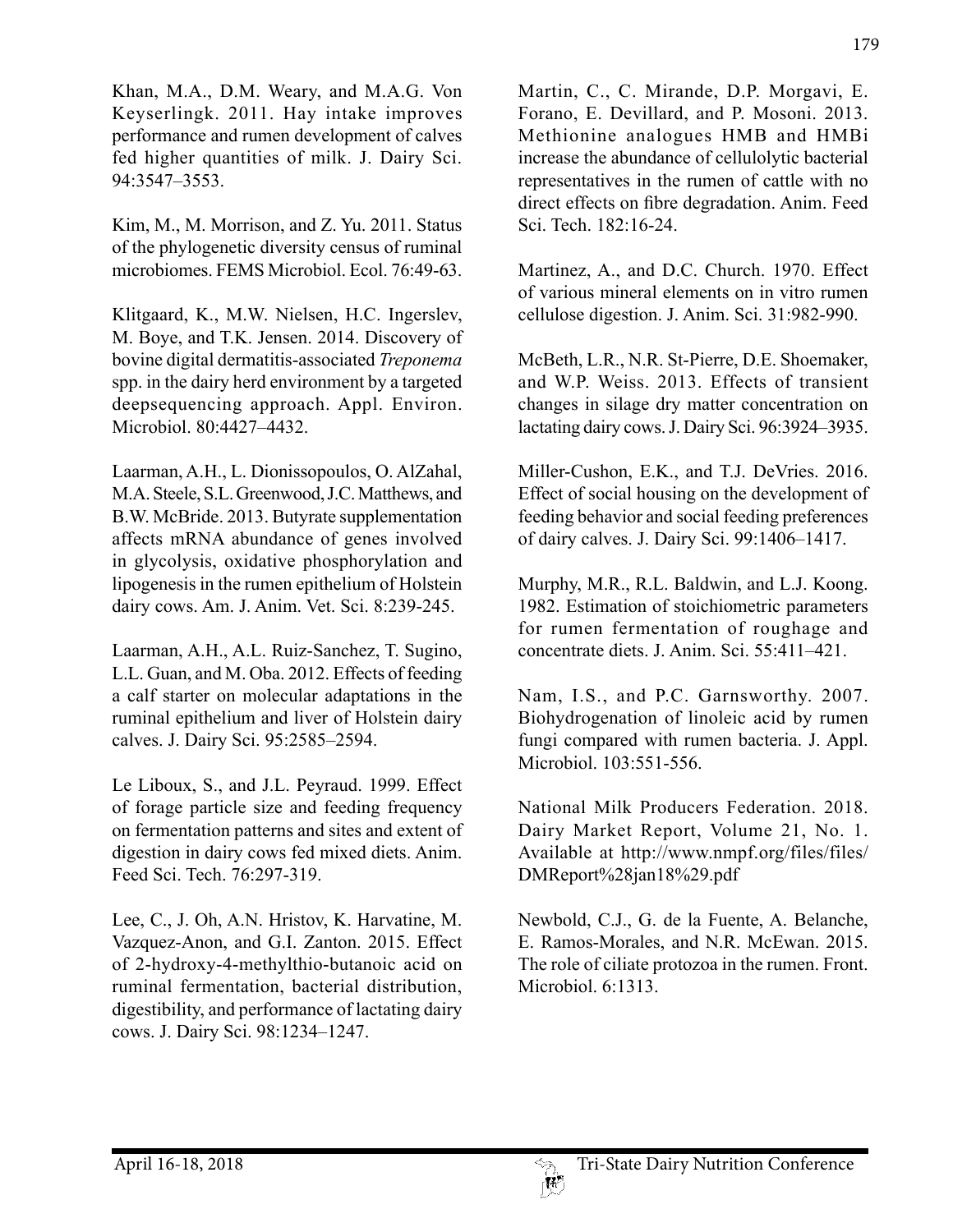Noftsger, S., N.R. St-Pierre, and J.T. Sylvester. 2005. Determination of rumen degradability and ruminal effects of three sources of methionine in lactating cows. J. Dairy Sci. 88:223-237.

Palmquist, D.L. 2006. Milk fat: Origin of fatty acids and influence of nutritional factors. Pages 43–92 in Advanced Dairy Chemistry. Lipids, 3rd ed. Vol. 2. P. F. Fox and P. L. H. Sweeney, ed. Springer, New York, NY.

Petri, R.M., T. Schwaiger, G.B. Penner, K.A. Beauchemin, and R.J. Forster. 2013. Characterization of the core rumen microbiome in cattle during transition from forage to concentrate as well as during and after an acidotic challenge. PLoS ONE 8(12):e83424.

Plaizier, J.C., S. Li, H.M. Tun, and E. Khafipour. 2017. Nutritional models of experimentallyinduced subacute ruminal acidosis (SARA) differ in their impact on rumen and hindgut bacterial communities in dairy cows. Front. Microbiol. 7:2128.

Ross, D. 2013. Methods to analyze feeds for nitrogen fractions and digestibility for ruminants with application for the CNCPS. PhD Dissertation. Animal Science Department, Cornell Univ., Ithaca, NY. Available at: https:// ecommons.cornell.edu/handle/1813/33993

Ruppel, K.A., R.E. Pitt, L.E. Chase, and D.M. Galton. 1995. Bunker silo management and its relationship to forage preservation on dairy farms. J. Dairy Sci. 78:141-153.

Russell, J.B. 2002. Rumen microbiology and its role in ruminant nutrition. Ithaca, New York, USA.

Sok, M., D.R. Ouellet, J.L. Firkins, D. Pellerin, and H. Lapierre. 2017. Amino acid composition of rumen bacteria and protozoa in cattle. J. Dairy Sci. 100:5241-5249.

Sova, A.D., S.J. LeBlanc, B.W. McBride, and T.J. DeVries. 2013. Associations between herd-level feeding management practices, feed sorting, and milk production in freestall dairy farms. J. Dairy Sci. 96:4759–4770.

Standaert, F.E., D.A. Deetz, R.W. Palmer, and A.F. Kertz. 1997. A model to estimate costs for dairy commodity feeding programs. Prof. Anim. Sci. 10:102-111.

St-Pierre, N.R. 2002. Application of mixed model methodology to the determination of the economic optimal pre-pubertal rate of gain in dairy heifers. J. Dairy Sci. 85:(Suppl. 1):42. (Abstr.)

St-Pierre, N.R., and W.P. Weiss. 2012. Tri-State Dairy Nutrition Conference Proceedings. Pages 23-31. http://tristatedairy.org

St-Pierre, N.R., and W.P. Weiss. 2015. Partitioning variation in nutrient composition data of common feeds and mixed diets on commercial dairy farms. J. Dairy Sci. 98:5004– 5015.

Sylvester, J.T., S.K.R. Karnati, B.A. Dehority, M. Morrison, G.L. Smith, N.R. St-Pierre, and J.L. Firkins. 2009. Rumen protozoa decrease generation time and adjust 18S ribosomal DNA copies to adapt to decreased transfer interval, starvation, and monensin. J.Dairy Sci. 92:256–269.

Sutton, J.D. 1989. Altering milk composition by feeding. J. Dairy Sci. 72:2801-2814.

Tebbe, A.W., D.J. Wyatt, and W.P. Weiss. 2018. Effects of magnesium source and monensin on nutrient digestibility and mineral balance in lactating dairy cows. J. Dairy Sci. 101:1152– 1163.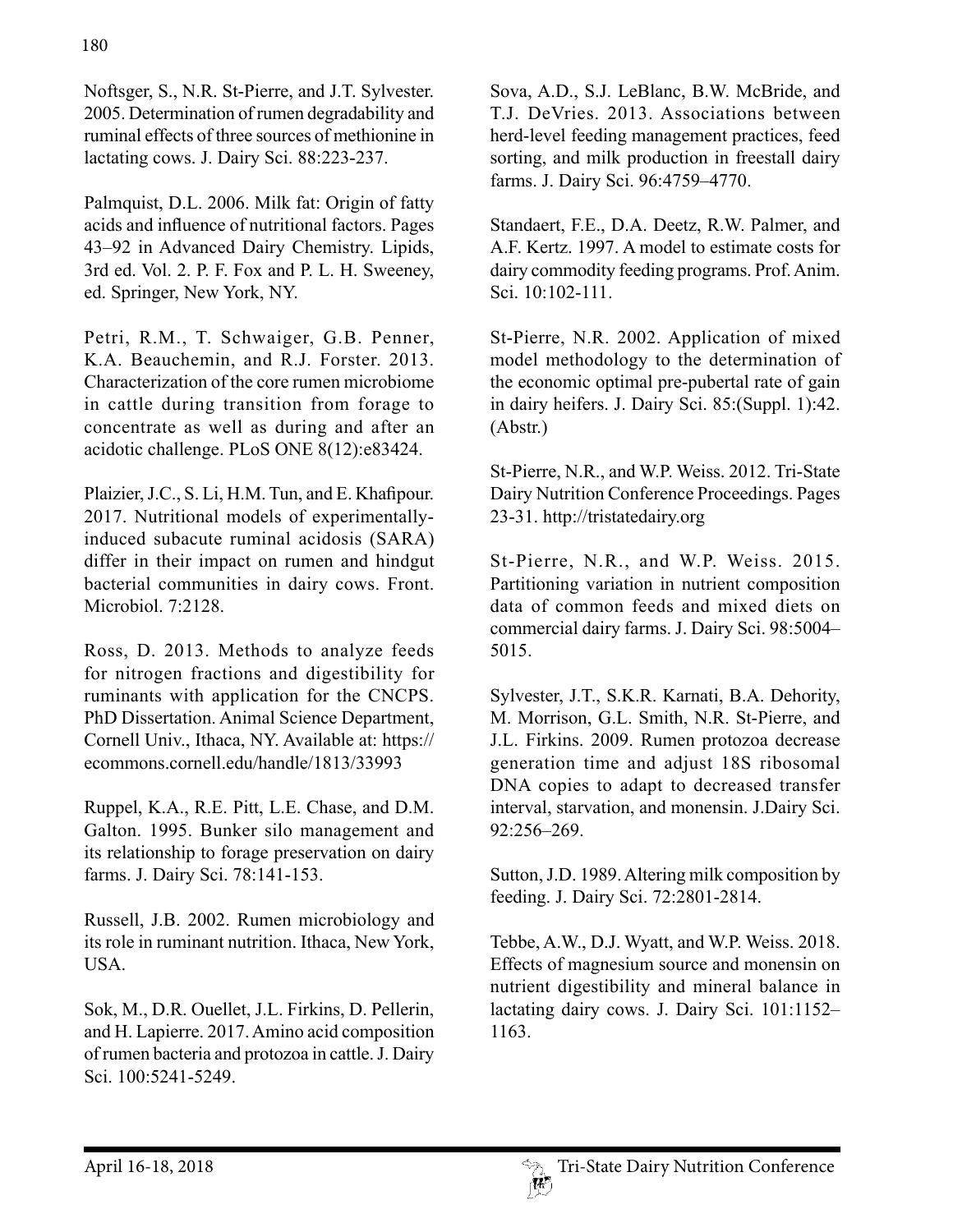United States Department of Agriculture – Agricultural Marketing Service. 2018. Announcement of Class and Component Prices – Mideast Marketing Area. Available at: http:// www.fmmaclev.com/Releases/ClassPrice/ classpr.pdf

Urrutia, N., and K.J. Harvatine. 2017. Effect of conjugated linoleic acid and acetate on milk fat synthesis and adipose lipogenesis in lactating dairy cows. J. Dairy Sci. 100:5792-5804.

Van Amburgh, M. 2017. Optimizing nutrition and management of calves and heifers for lifetime productivity. Western Dairy Management Conference Proceedings.

Vlaeminck, B., V. Fievez, A.R.J. Cabrita, A.J. M Fonseca, and R.J. Dewhurst. 2006a. Factors affecting odd- and branched-chain fatty acids in milk: A review. Anim. Feed. Sci. Tech. 131:389- 417.

Vlaeminck, B., V. Fievez, D. Demeyer, and R.J. Dewhurst. 2006b. Effect of forage:concentrate ratio on fatty acid composition of rumen bacteria isolated from ruminal and duodenal digesta. J. Dairy Sci. 89, 2668–2678.

Weimer, P.J., D.M. Stevenson, H.C. Mantovani, and S.L.C. Man. 2010. Host specificity of the ruminal bacterial community in the dairy cow following near-total exchange of ruminal contents. J. Dairy Sci. 93:5902–5912.

Wenner, B.A., J. de Souza, F. Batistel, T.J. Hackmann, Z. Yu, and J.L. Firkins. 2017. Association of aqueous hydrogen concentration with methane production in continuous cultures modulated to vary pH and solids passage rate. J. Dairy Sci. 100:5378–5389.

White, R.R., M.B. Hall, J.L. Firkins, and P.J. Kononoff. 2017. Physically adjusted neutral detergent fiber system for lactating dairy cow rations. I: Deriving equations that identify factors that influence effectiveness of fiber. J. Dairy Sci. 100:9551-9568.

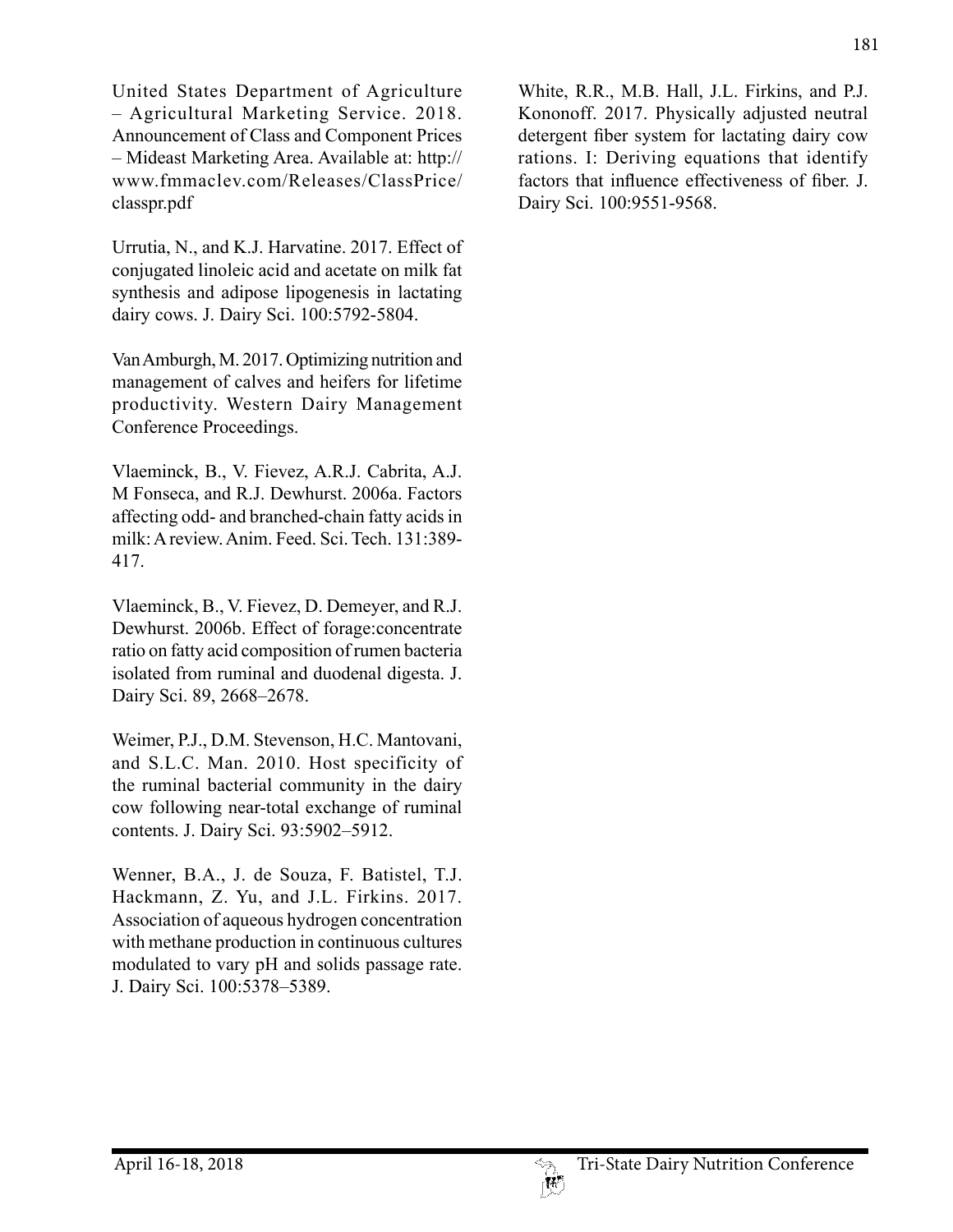|                      | Dairy 1 | Dairy 2 |  |  |
|----------------------|---------|---------|--|--|
| Cows                 | 200     | 200     |  |  |
| Milk (lb/day)        | 90      | 85      |  |  |
| Fat $(\%)$           | 3.6     | 3.9     |  |  |
| Protein $(\% )$      | 2.9     | 3.1     |  |  |
| Other Solids $(\% )$ | 5.7     | 5.7     |  |  |

Table 1. Two sample herds with varying component production.

Table 2. Value of milk from two sample herds with varying milk and component yields.<sup>1</sup>

|                                       | Dairy 1    |            | Dairy 2    |            |  |
|---------------------------------------|------------|------------|------------|------------|--|
|                                       | 2017       | 2018       | 2017       | 2018       |  |
| Fat $(\frac{\sqrt{5}}{\cos 2\theta})$ | \$8.20     | \$7.94     | \$8.39     | \$8.12     |  |
| Protein (\$/cow)                      | \$5.69     | \$4.33     | \$5.74     | \$4.37     |  |
| Other Solids (\$/cow)                 | \$1.28     | \$0.41     | \$1.21     | \$0.39     |  |
| Total Value (\$/cow)                  | \$15.17    | \$12.68    | \$15.34    | \$12.88    |  |
| Herd Value (\$/day)                   | \$3,033.90 | \$2,536.20 | \$3,068.50 | \$2,576.69 |  |

1 Prices taken from FMMO 33 for February, 2018 (NMPF, 2018; USDA, 2018).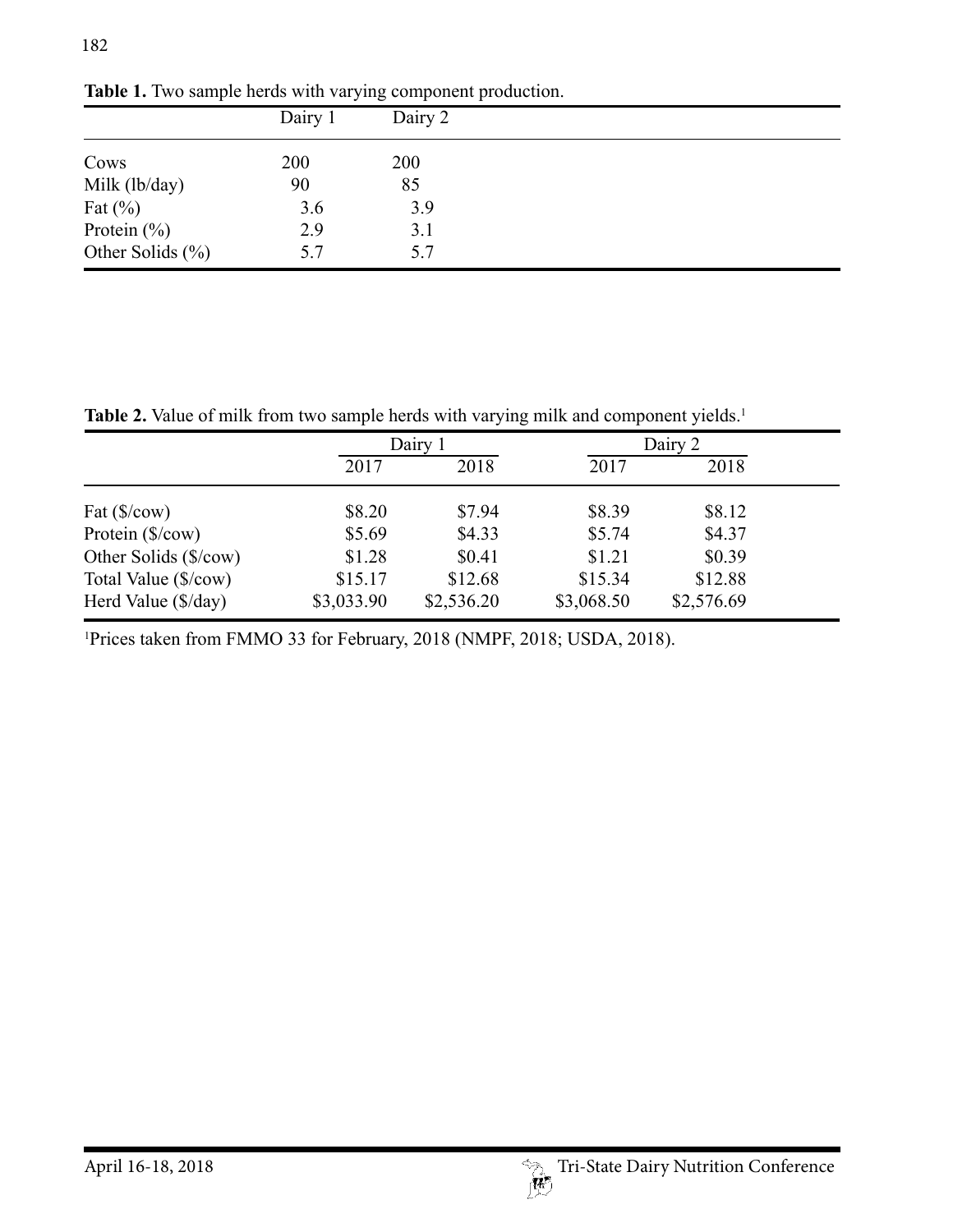|            | Microbial AA      | Microbial AA Flow $(g/day)^2$ |         |              |  |  |
|------------|-------------------|-------------------------------|---------|--------------|--|--|
|            | (g A A/100 g      |                               |         |              |  |  |
| Amino Acid | true protein) $1$ | Decreased 3%                  | Average | Increased 3% |  |  |
| Ala        | 7.4               | 120.1                         | 123.9   | 127.6        |  |  |
| Arg        | 5.3               | 86.0                          | 88.7    | 91.4         |  |  |
| Asp        | 13.4              | 217.6                         | 224.3   | 231.0        |  |  |
| Cys        | 2.2               | 35.7                          | 36.8    | 37.9         |  |  |
| Glu        | 15.0              | 243.5                         | 251.1   | 258.6        |  |  |
| Gly        | 6.2               | 100.7                         | 103.8   | 106.9        |  |  |
| <b>His</b> | 2.1               | 34.1                          | 35.1    | 36.2         |  |  |
| <b>Ile</b> | 7.0               | 113.6                         | 117.2   | 120.7        |  |  |
| Leu        | 9.2               | 149.4                         | 154.0   | 158.6        |  |  |
| Lys        | 9.4               | 152.6                         | 157.3   | 162.1        |  |  |
| Met        | 2.6               | 42.2                          | 43.5    | 44.8         |  |  |
| Phe        | 6.4               | 103.9                         | 107.1   | 110.3        |  |  |
| Pro        | 4.3               | 69.8                          | 72.0    | 74.1         |  |  |
| Ser        | 5.4               | 87.7                          | 90.4    | 93.1         |  |  |
| Thr        | 6.3               | 102.3                         | 105.4   | 108.6        |  |  |
| Trp        | 1.4               | 22.7                          | 23.4    | 24.1         |  |  |
| Tyr        | 6.1               | 99.0                          | 102.1   | 105.2        |  |  |
| Val        | 6.9               | 112.0                         | 115.5   | 119.0        |  |  |

**Table 3.** Contribution of microbial N to metabolizable protein amino acids (AA) in a typical dairy cow.

1 Composite microbial AA taken from Sok et al. (2017, Table 4).

2 Average microbial AA flow based on Hristov (2007) at 325 g/day of microbial N.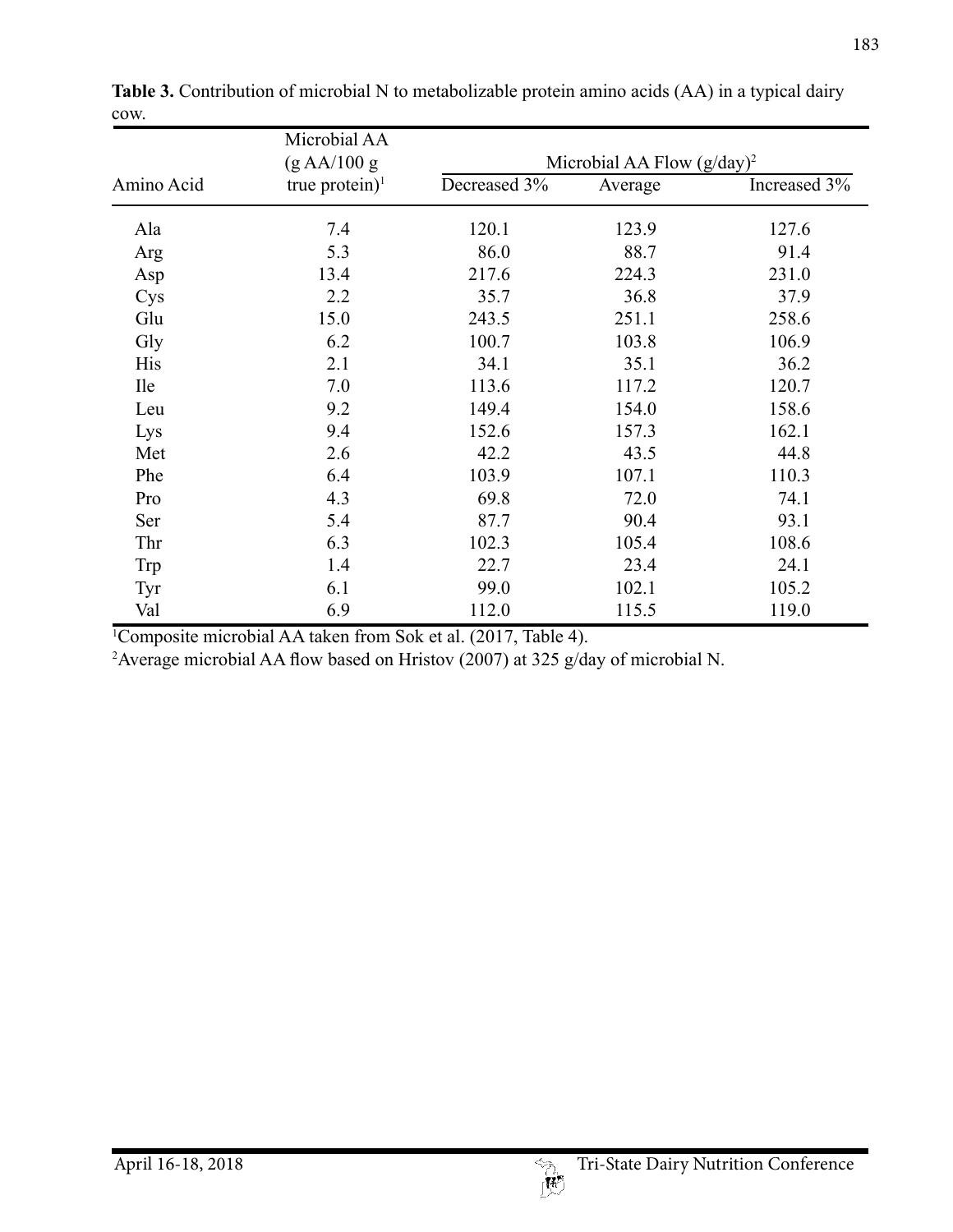



Figure 1. The effect of continuous culture fermenter pH on fermentation activity as quantified by methanogenesis on the same diet (adapted from Wenner et al., 2017; gray lines = pH, black lines = methane, dotted lines = low pH, and solid lines - control). The recovery of pH enables fermentation to compensate in later hours post-feeding.